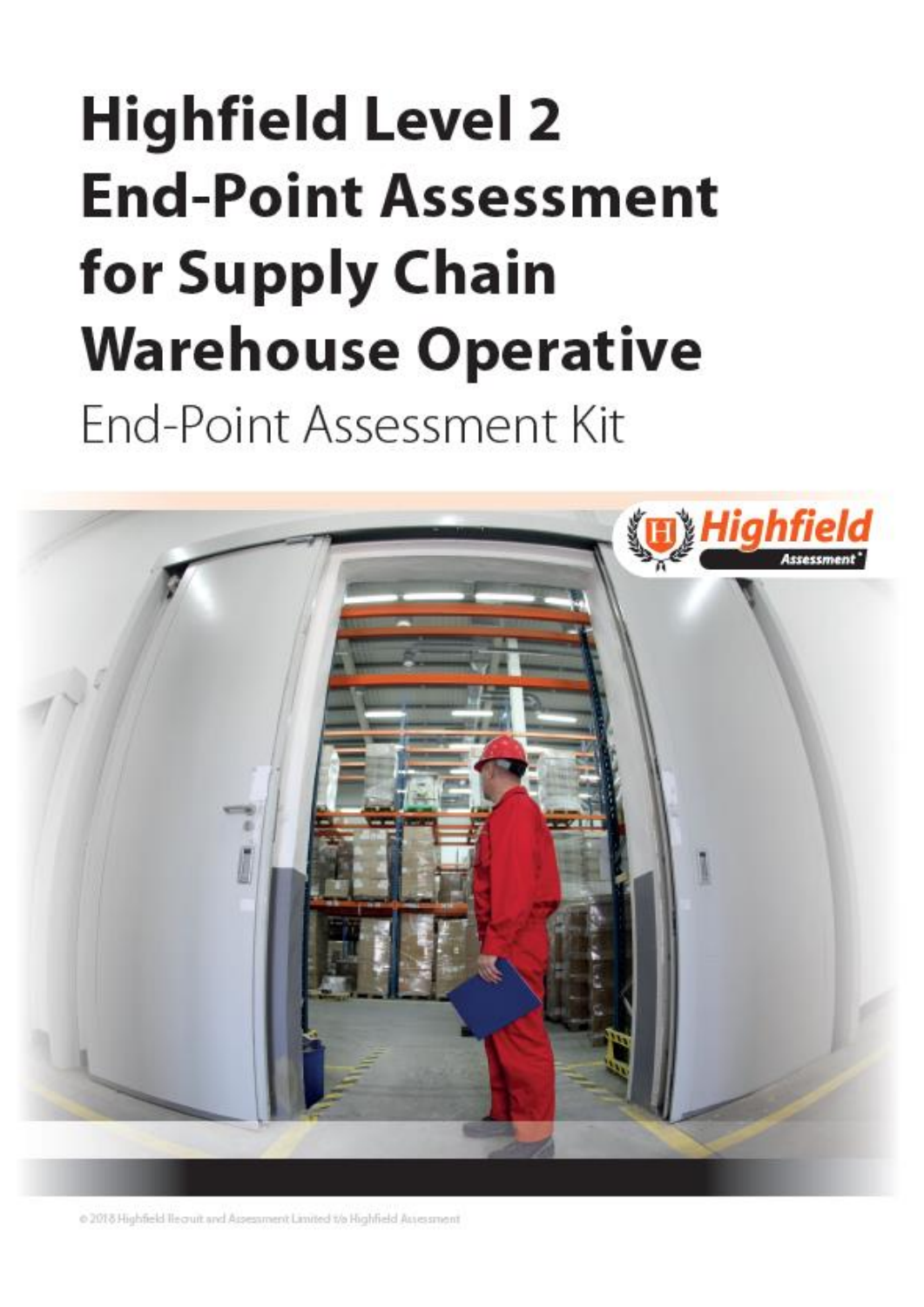## **Highfield Level 2 End-Point Assessment for Supply Chain Warehouse Operative**

## EPA Kit

## **Contents**

Please click on the headings below to navigate to the associated section of the EPA kit.

| <b>Introduction</b>                                          |    |
|--------------------------------------------------------------|----|
| The Highfield approach                                       | 8  |
| <b>Gateway</b>                                               | 9  |
| The Supply Chain Warehouse Operative Apprenticeship Standard |    |
| <b>Assessment summary</b>                                    | 22 |
| Assessing the knowledge and behaviours test                  | 24 |
| <b>Assessing the practical assessment</b>                    | 28 |

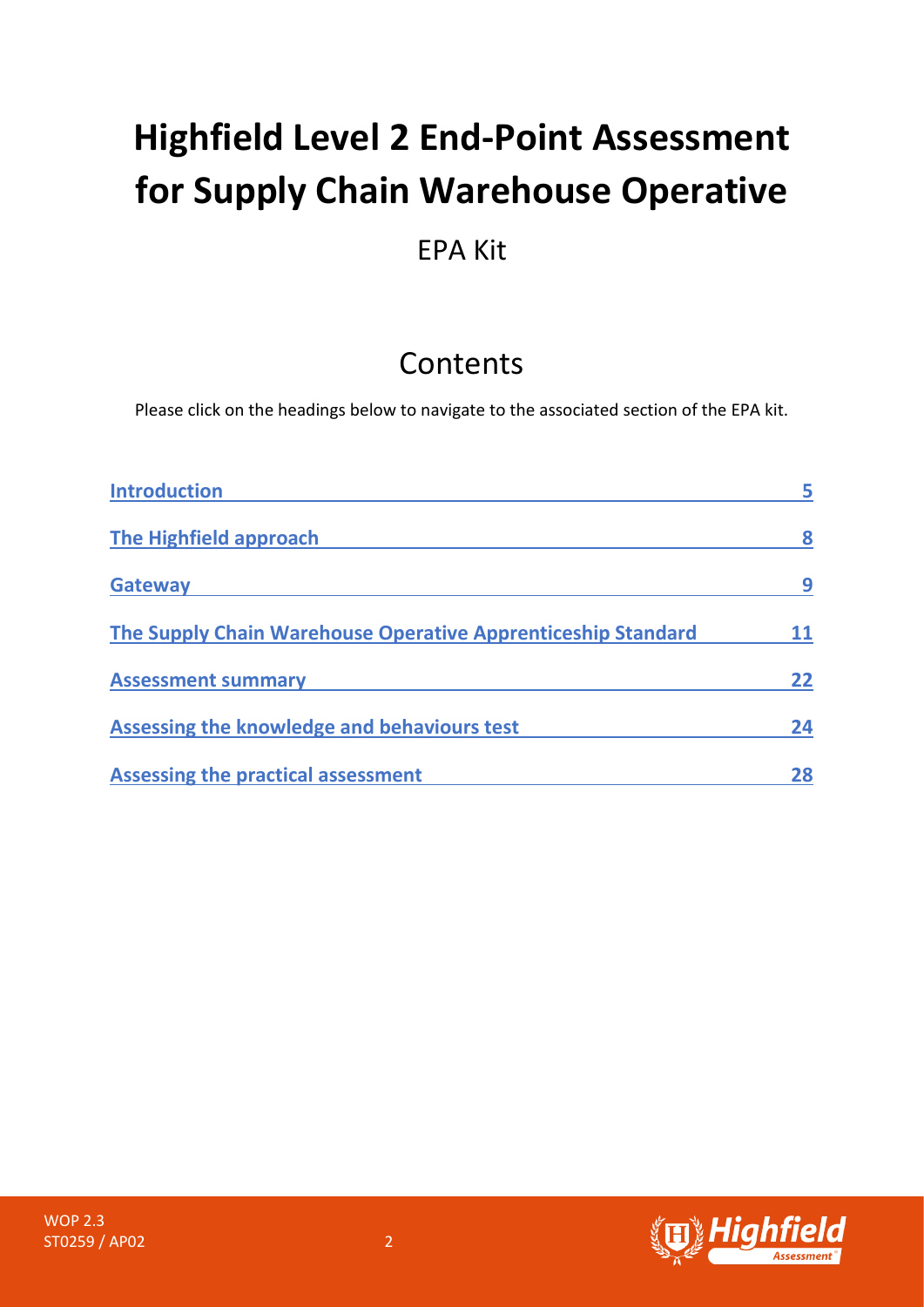## **How to use this EPA kit**

Welcome to the Highfield end-point assessment kit for the Level 2 Supply Chain Warehouse Operative Apprenticeship Standard.

Highfield is an independent end-point assessment organisation that has been approved to offer and carry out the independent end-point assessments for the Level 2 Supply Chain Warehouse Operative Apprenticeship Standard. Highfield internally quality assure all endpoint assessments in accordance with its IQA process. Additionally, all end-point assessments are externally quality assured by the relevant EQA organisation.

This kit is designed to outline all you need to know about the end-point assessments for this standard and will also provide an overview of the on-programme delivery requirements. In addition**,** advice and guidance for trainers on how to prepare apprentices for the end-point assessment is included. The approaches suggested are not the only way in which an apprentice may be prepared for their assessments, but trainers may find them helpful as a starting point.

Highfield also offers the Highfield Supply Chain Warehouse Operative Apprenti-kit that is a comprehensive learning resource which is designed to be used on-programme.

For more information, please go to the Highfield Products website. Please note that the use of this kit is not a pre-requisite for apprentices undertaking the Supply Chain Warehouse Operative end-point assessment.

| <b>Key facts</b>                     |                                                     |
|--------------------------------------|-----------------------------------------------------|
| <b>Apprenticeship standard:</b>      | Supply Chain: Warehouse Operative                   |
| Level:                               | 2                                                   |
| <b>On Programme Duration:</b>        | Minimum of 12 months                                |
| <b>End-Point Assessment Window:</b>  | 1-2 Days                                            |
| Grading:                             | Pass/Distinction                                    |
| <b>End-Point Assessment methods:</b> | Knowledge and behaviours test, practical assessment |
|                                      |                                                     |



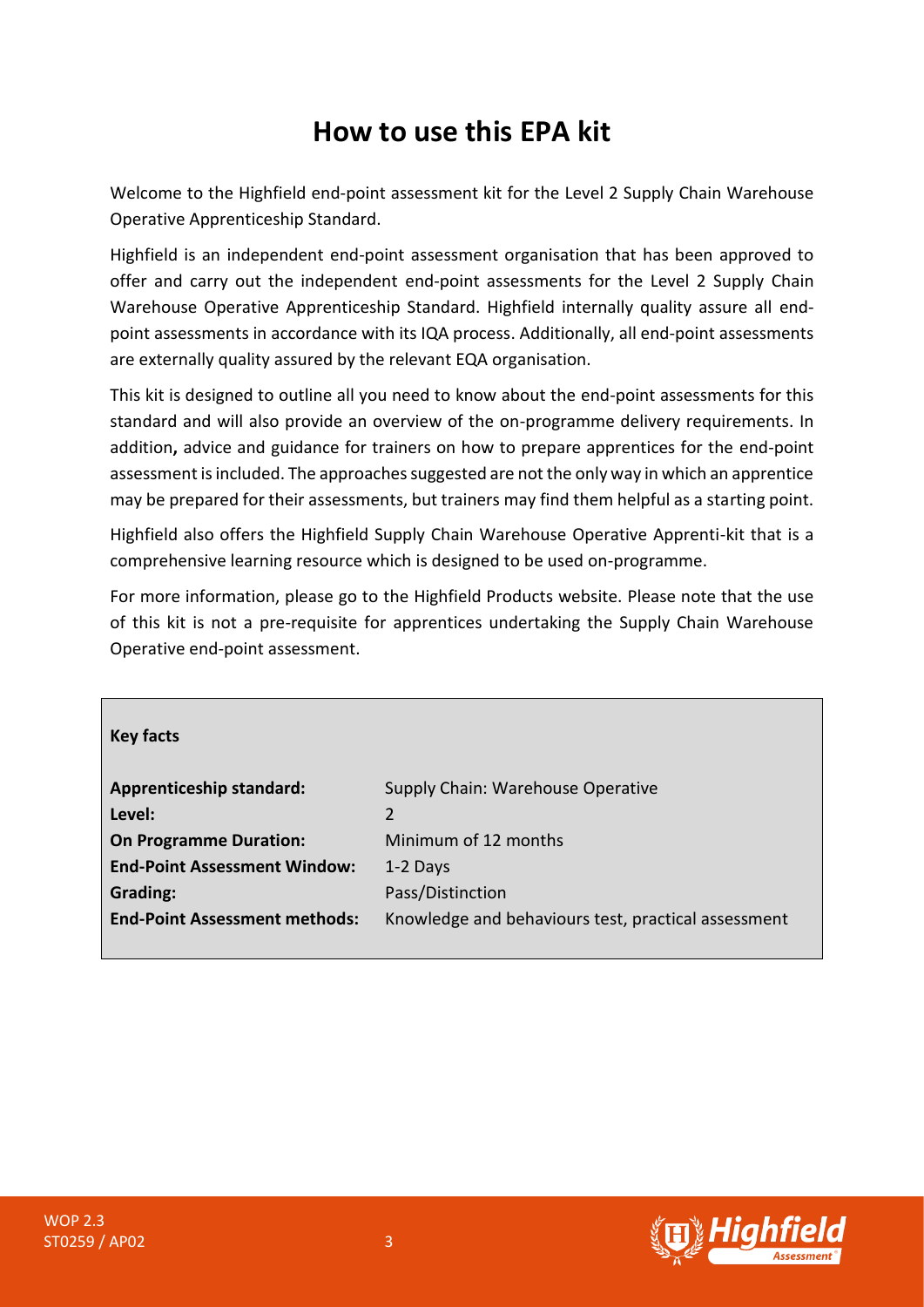#### **In this kit, you will find:**

- an overview of the standard and any on-programme requirements
- a section focused on delivery, where the standard and assessment criteria are presented in a suggested format that is suitable for delivery
- guidance on how to prepare the apprentice for gateway
- detailed information on which part of the standard is assessed by which assessment method
- suggestions on how to prepare the apprentice for each part of the end-point assessment
- a section focused on the end-point assessment method where the assessment criteria are presented in a format suitable for carrying out 'mock' assessments



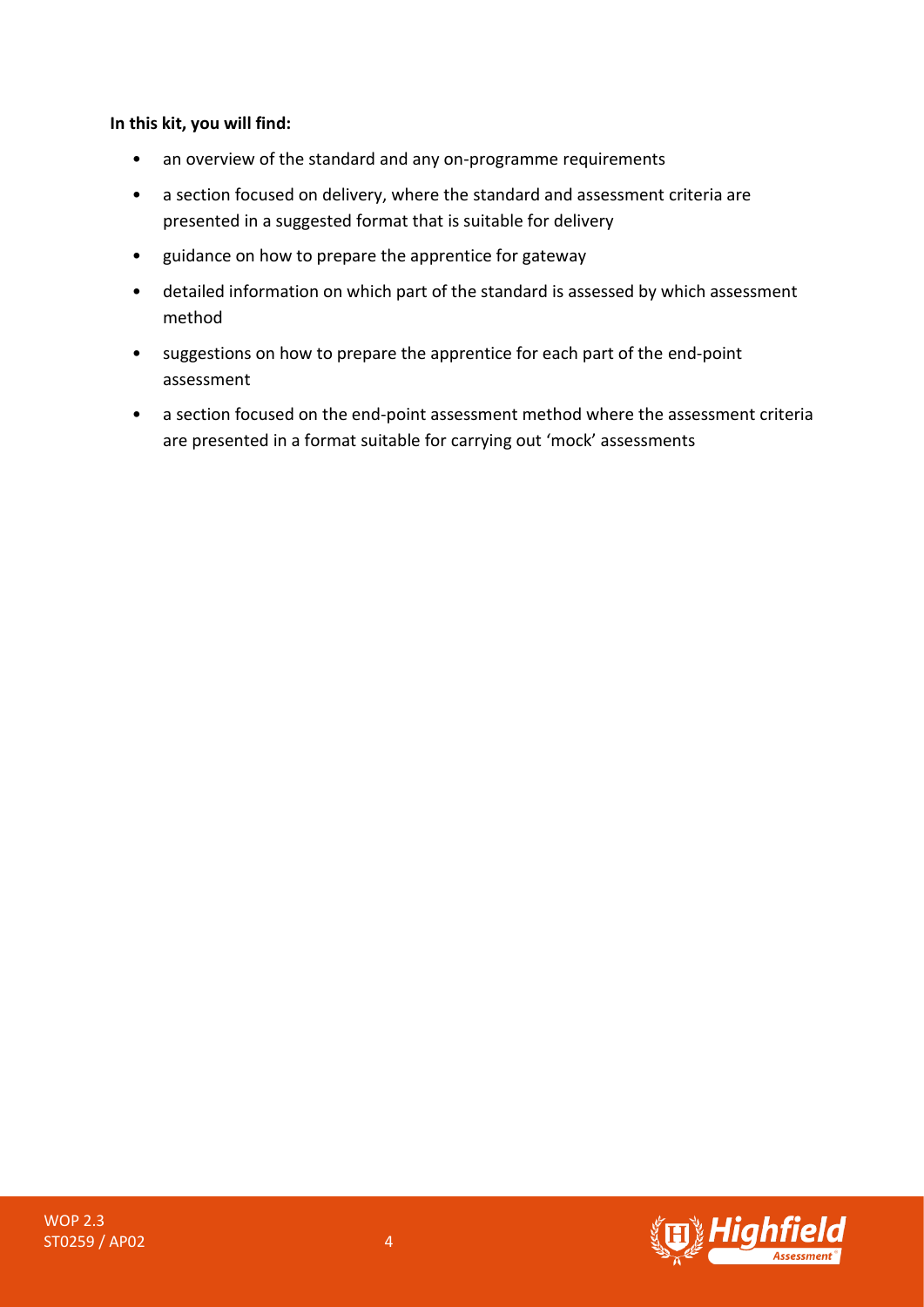## **Introduction**

## <span id="page-4-0"></span>**Standard overview**

This apprenticeship provides the foundation knowledge, skills and experience for the role of supply chain warehouse operative within occupational areas in the supply chain and logistics industry.

Supply chain warehouse operatives work in a variety of warehouse environments. Work activities include taking deliveries, checking for damaged/missing items, storing goods, moving stock by various methods, picking/packing orders, loading goods for dispatch, maintaining stock records/documentation and cleaning. They are required to safely use a range of equipment, machinery and vehicles, as relevant to their role and setting. This could include mechanical racking systems, materials handling equipment (MHE) or forklift trucks.

Supply chain warehouse operatives communicate with a wide range of people and customers. They have a passion to meet customers' expectations by providing a quality service that encourages repeat business. Individuals in this role are highly competent in using industryrecognised systems and associated services (e.g. traffic/warehouse management systems) and will be able to work under pressure to tight deadlines. A supply chain warehouse operative will often be required to be flexible and work shifts including 4-on-4-off, days, nights, evenings and weekends.

## **On-programme requirements**

Although learning, development and on-programme assessment is flexible and the process is not prescribed, the following is the recommended baseline expectation for an apprentice to achieve full competence in line with the supply chain warehouse operative apprenticeship standard.

Apprentices will be required to demonstrate continuous and sustained progress towards the end-point assessment by completing work set out by their employer and demonstrating the knowledge and skills required in the relevant role.

The on-programme aspect of the apprenticeship is expected to take a minimum of 12 months to complete and should include specific milestones to ensure that the apprentice continues to make good progress towards their end-point assessment. Therefore, we recommend quarterly milestone meetings with the training provider, employer and apprentice to check progress against the standard and for everyone to give feedback.

The milestone meetings could take the form of an interview or professional conversation to help develop the apprentice's communication and employability skills. We also recommend

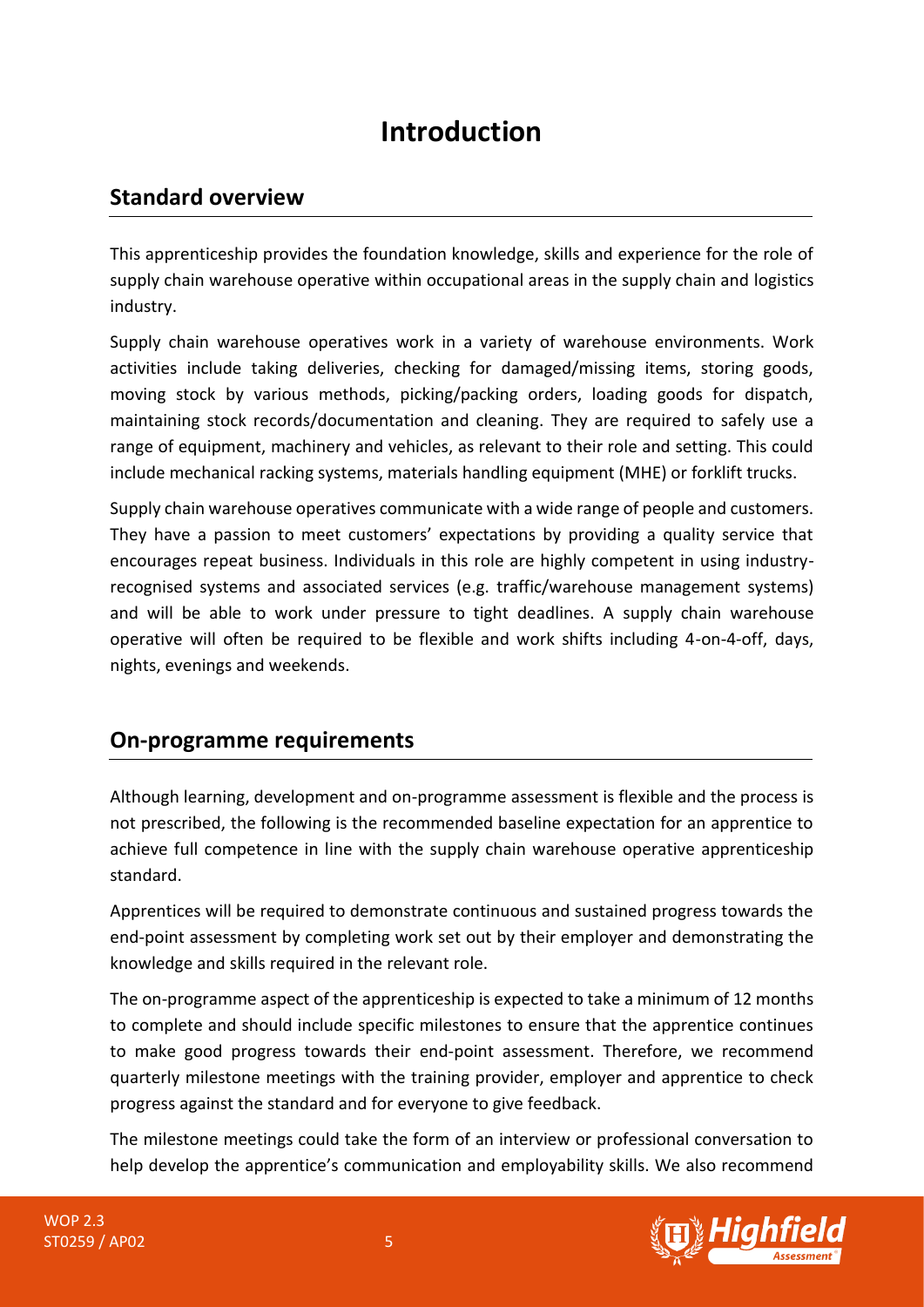that apprentices compile a portfolio of evidence to help them keep a record of their progress. The maintenance of a portfolio of evidence is important to support the apprentice, onprogramme assessor and employer in monitoring the progress of learning and development and to determine when the apprentice has achieved full competence in their job role and is ready for an end-point assessment. This period of learning and associated assessments must be complete before the end-point assessment can take place.

The training programme leading to end-point assessment should cover the breadth and depth of the standard using suggested on-programme assessment methods that integrate the knowledge, skills and behaviour components and which ensure that the apprentice is sufficiently prepared to undertake the end-point assessment.

## **Additional, relevant on-programme qualification**

There are no mandatory qualifications for apprentices for this standard. Employers may choose to enrol apprentices on the Highfield Level 2 Certificate for Supply Chain Warehouse Operatives (RQF) or the Highfield Level 2 Certificate in Warehousing and Storage (RQF) to help structure the on-programme delivery.

Apprentices may also wish to achieve nationally recognised vendor or other qualifications if the employer chooses such as the Highfield Level 2 Award in Land-Based Fork-lift Truck Operations (RQF).

## **Readiness for end-point assessment**

In order for an apprentice to be ready for the end-point assessments:

- they must have achieved level 1 English and maths and taken the level 2 English and maths tests; it is also recommended that the apprentice is digitally literate where this is important to their role.
- the employer must be confident that the apprentice has developed all the knowledge, skills and behaviours defined in the apprenticeship standard and that the apprentice is competent in performing their role. To ensure this, the apprentice must attend a formal meeting with their employer to complete the gateway readiness report.
- the apprentice and the employer should then engage with Highfield to agree a plan and schedule for each assessment activity to ensure all components can be completed within a 1-2 day end-point assessment window. Further information about the gateway process is covered later in this kit.

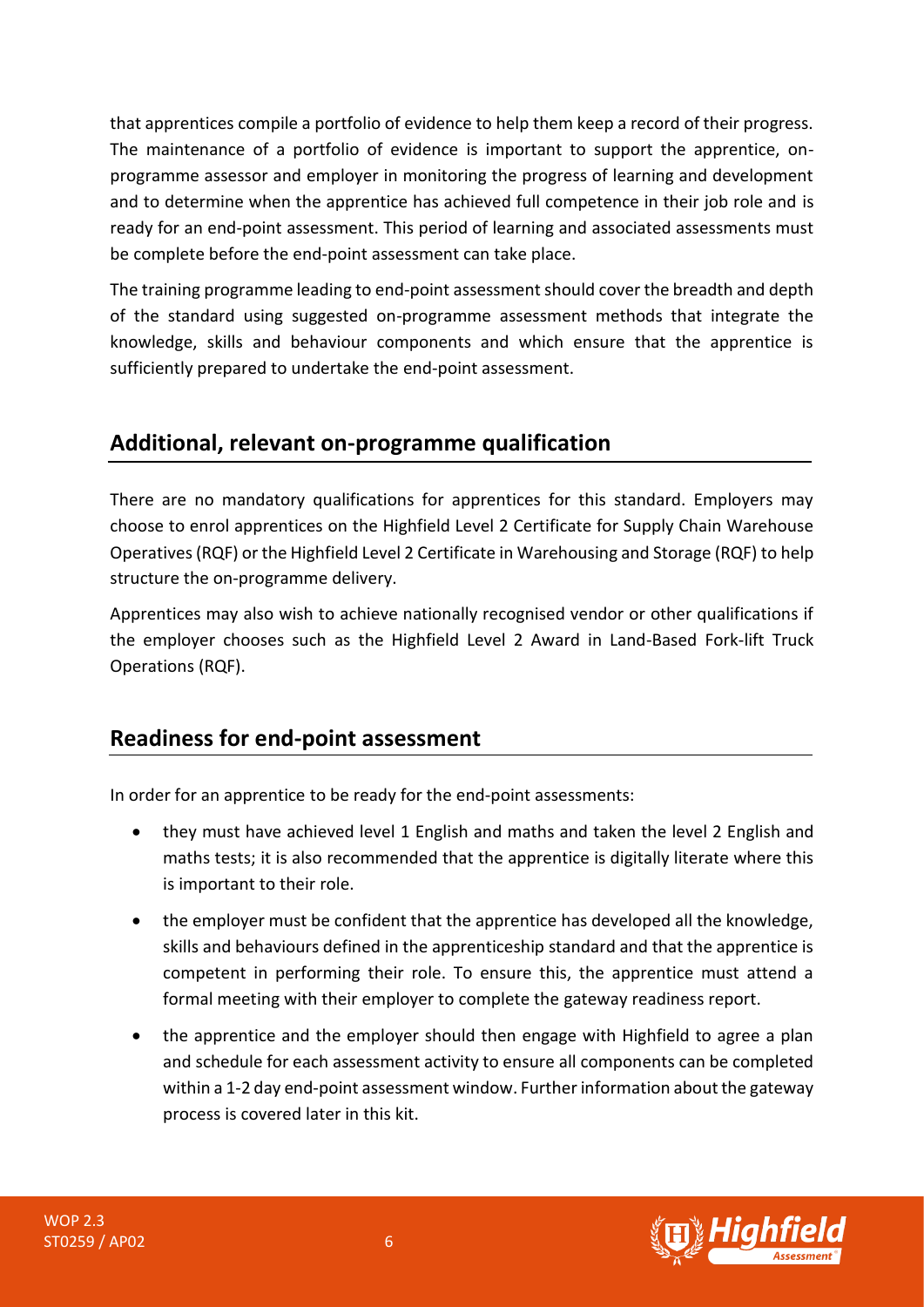## **Order of end-point assessments**

There is no stipulated order of assessment methods. This will be discussed with the apprentice, training provider and/or employer with our scheduling team when scheduling the assessments, to ensure that the learner is provided with the best opportunity to attempt the assessment.

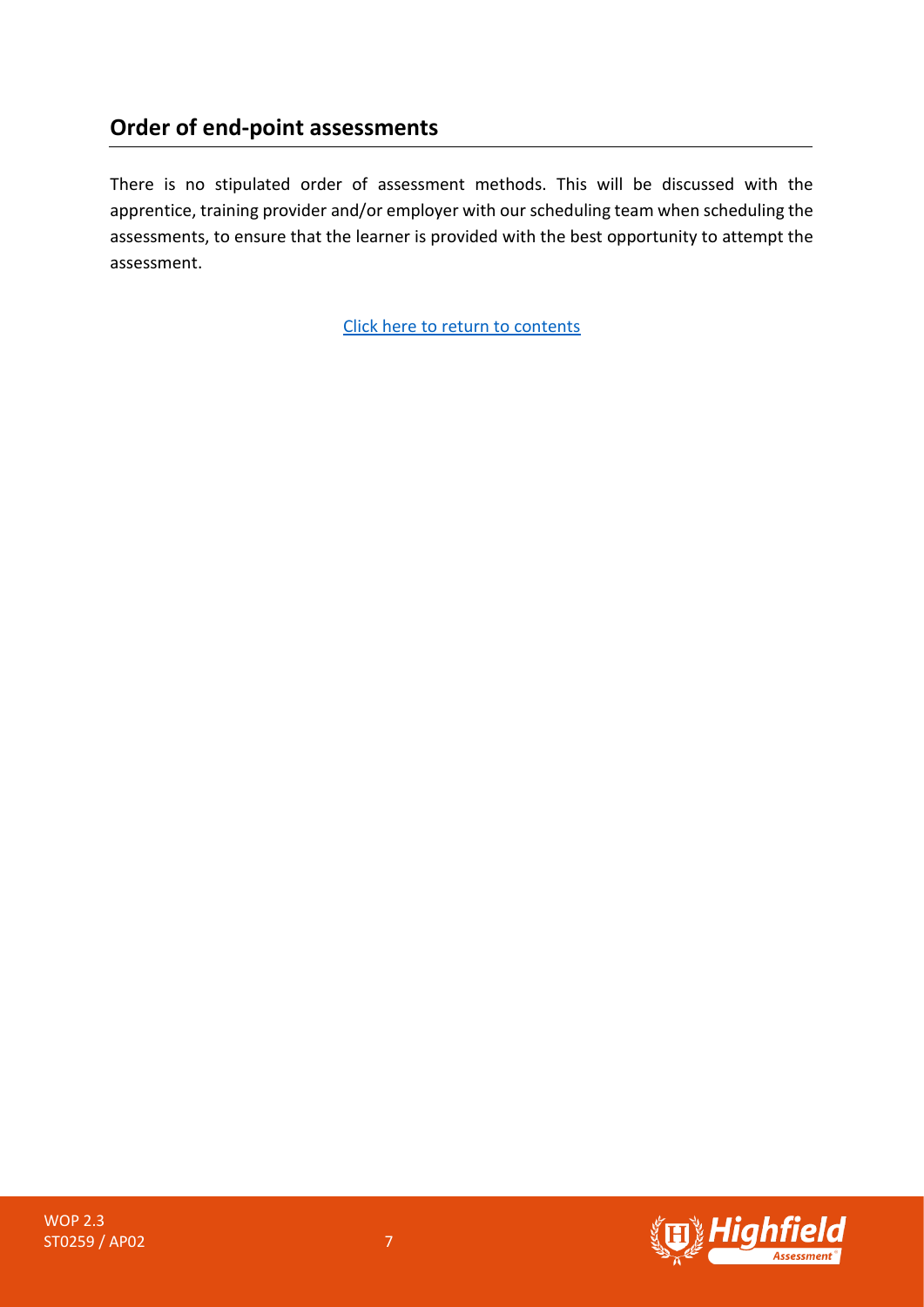## **The Highfield approach**

<span id="page-7-0"></span>This section describes the approach Highfield has adopted in the development of this endpoint assessment, in terms of its interpretation of the requirements of the end-point assessment plan and other relevant documents.

## **Documents used in developing this end-point assessment**

Supply Chain Warehouse Operative Standard (2016)

*[https://www.instituteforapprenticeships.org/apprenticeship-standards/supply-chain](https://www.instituteforapprenticeships.org/apprenticeship-standards/supply-chain-warehouse-operative/)[warehouse-operative/](https://www.instituteforapprenticeships.org/apprenticeship-standards/supply-chain-warehouse-operative/)*

End-Point Assessment Plan (November 2018 ST0259/AP02)

*[https://www.instituteforapprenticeships.org/media/2418/st0259\\_supply-chain-warehouse](https://www.instituteforapprenticeships.org/media/2418/st0259_supply-chain-warehouse-operative_updated-eqa_nov-18.pdf)[operative\\_updated-eqa\\_nov-18.pdf](https://www.instituteforapprenticeships.org/media/2418/st0259_supply-chain-warehouse-operative_updated-eqa_nov-18.pdf)*

## **Specific considerations**

All of the evidence criteria used within this end-point assessment have been taken directly from the supply chain warehouse operative standard: assessment plan, Appendix 1**.**

Knowledge and behaviours test  $-$  the assessment plan does not stipulate the number of questions to be included within the knowledge and behaviours test. Highfield has developed tests whereby the number of questions may vary per paper (however there will always be 20 marks available per paper). The pass mark is 70% (at least 14 out of 20) and a distinction will be awarded to apprentices who achieve 90% (at least 18 out of 20). These have been set in line with the grading section within the assessment plan rather than the distinction grading descriptors.

<span id="page-7-1"></span>Practical assessment – the assessment plan states that to pass this assessment apprentices will need to demonstrate full competence across the skills in the standard. Therefore, Highfield has stipulated that in order to pass the apprentice must meet 100% of the pass criteria.

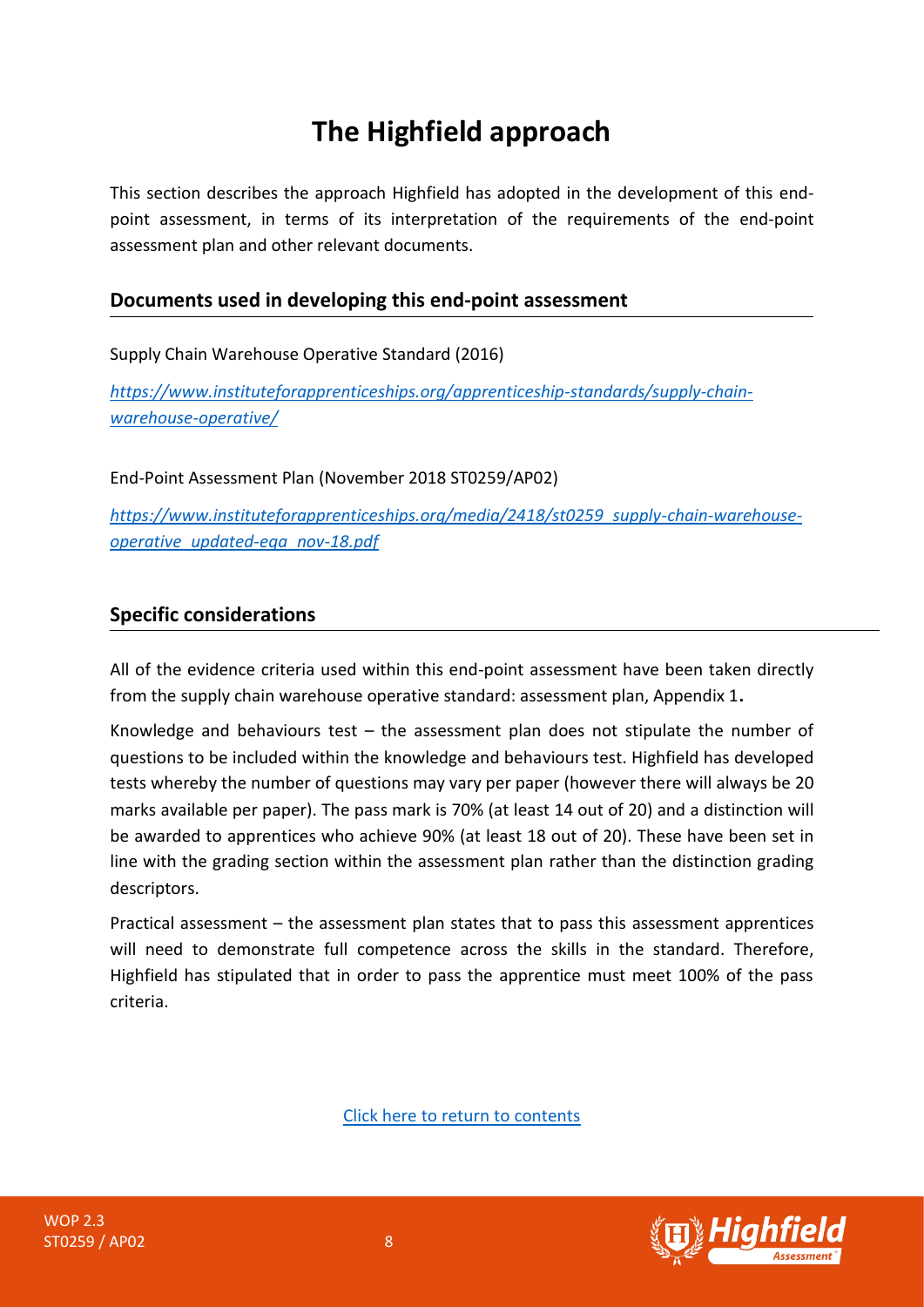## **Gateway**

## **How to prepare for gateway**

After apprentices have completed their on-programme learning, they should be ready to pass through 'gateway' to their end-point assessment.

Gateway is a meeting that should be arranged between the apprentice, their employer and training provider to determine that the apprentice is ready to undertake their end-point assessment. The apprentice should prepare for this meeting by bringing along work-based evidence, including:

- customer feedback
- recordings
- manager statements
- witness statements

As well as evidence from others, such as:

- mid and end-of-year performance reviews
- feedback to show how they have met the apprenticeship standards while onprogramme

In advance of gateway, apprentices will need to have:

- achieved level 1 English
- achieved level 1 maths
- attempted level 2 English
- attempted level 2 maths

Apprentices should be advised by employers and providers to gather this evidence and undertake these qualifications during their on-programme training. It is recommended that employers and providers complete regular checks and reviews of this evidence to ensure the apprentice is progressing and achieving the standards before the formal gateway meeting is arranged.

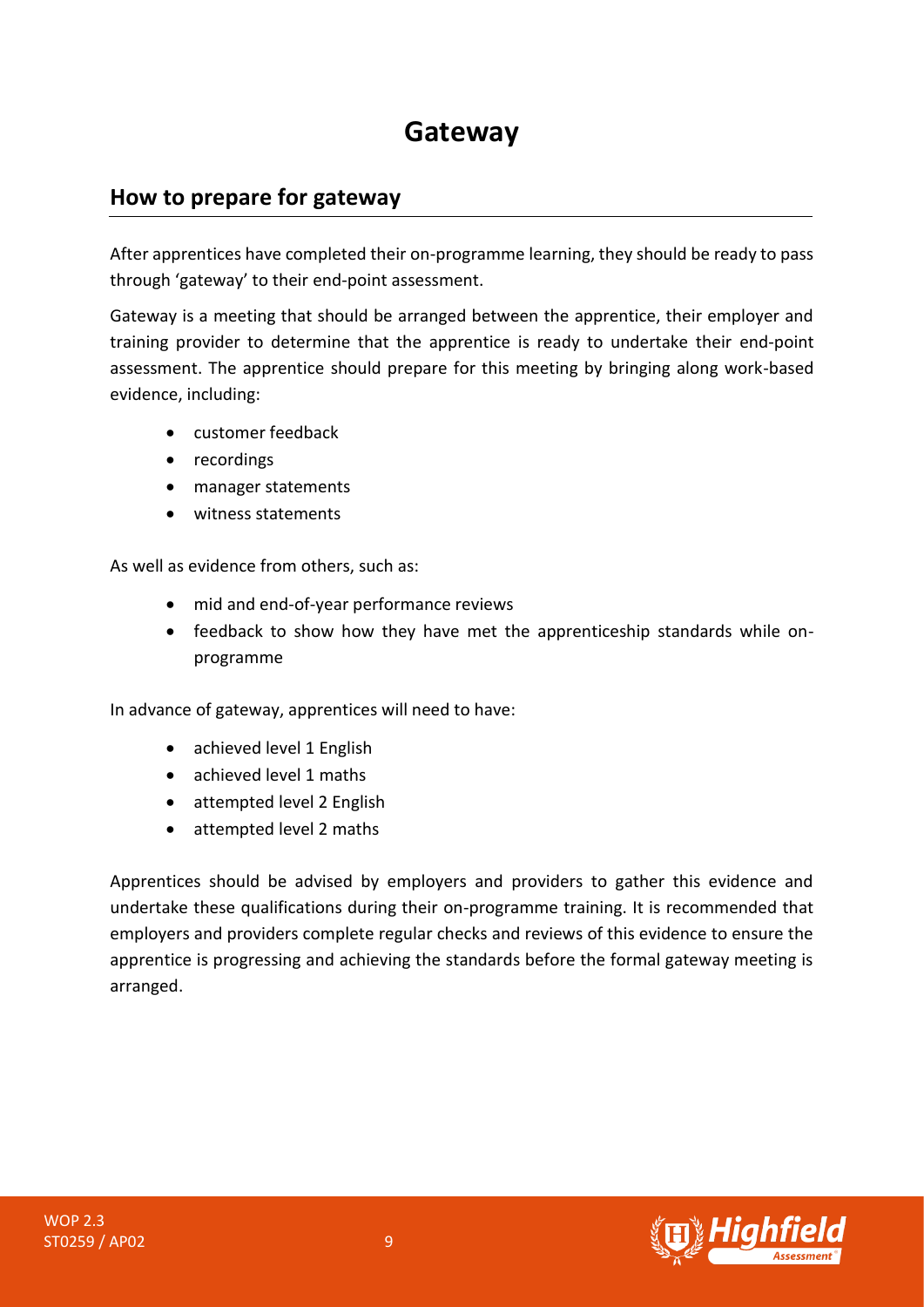## **The gateway meeting**

The gateway meeting should last around 1 hour and must be completed on or after the apprenticeship on-programme end date. It should be attended by the apprentice and the relevant people who have worked with the apprentice on-programme, such as the line manager/employer or mentor, the on-programme trainer/training provider and/or a senior manager (as appropriate to the business). During the meeting, the apprentice, employer and training provider will discuss the apprentice's progress to date and confirm if the apprentice has met the full criteria of the apprenticeship standard during their on-programme training.

The **gateway readiness report** should be used to log the outcomes of the meeting and agreed by all 3 parties. This report is available to download from the Highfield Assessment website. The report should then be submitted to Highfield to initiate the end-point assessment process. If you require any support completing the gateway readiness report, please contact your employer engagement manager at Highfield Assessment.

**Please note:** a copy of the standard should be available to all attendees during the gateway meeting.

#### **Reasonable adjustments and special considerations**

Highfield Assessment has measures in place for apprentices who require additional support. Please refer to the Highfield Assessment Reasonable Adjustments Policy for further information/guidance.

#### **ID requirements**

All employers are required to ensure that each apprentice has their identification with them on the day of assessment so the end-point assessor/Highfield Assessment can check that the person undertaking the assessment is indeed the person they are claiming to be.

Highfield Assessment will accept the following as proof of an apprentice's identity:

- a valid passport (any nationality)
- a signed UK photocard driving licence
- a valid warrant card issued by HM forces or the police
- another photographic ID card, e.g. employee ID card, travel card, etc.

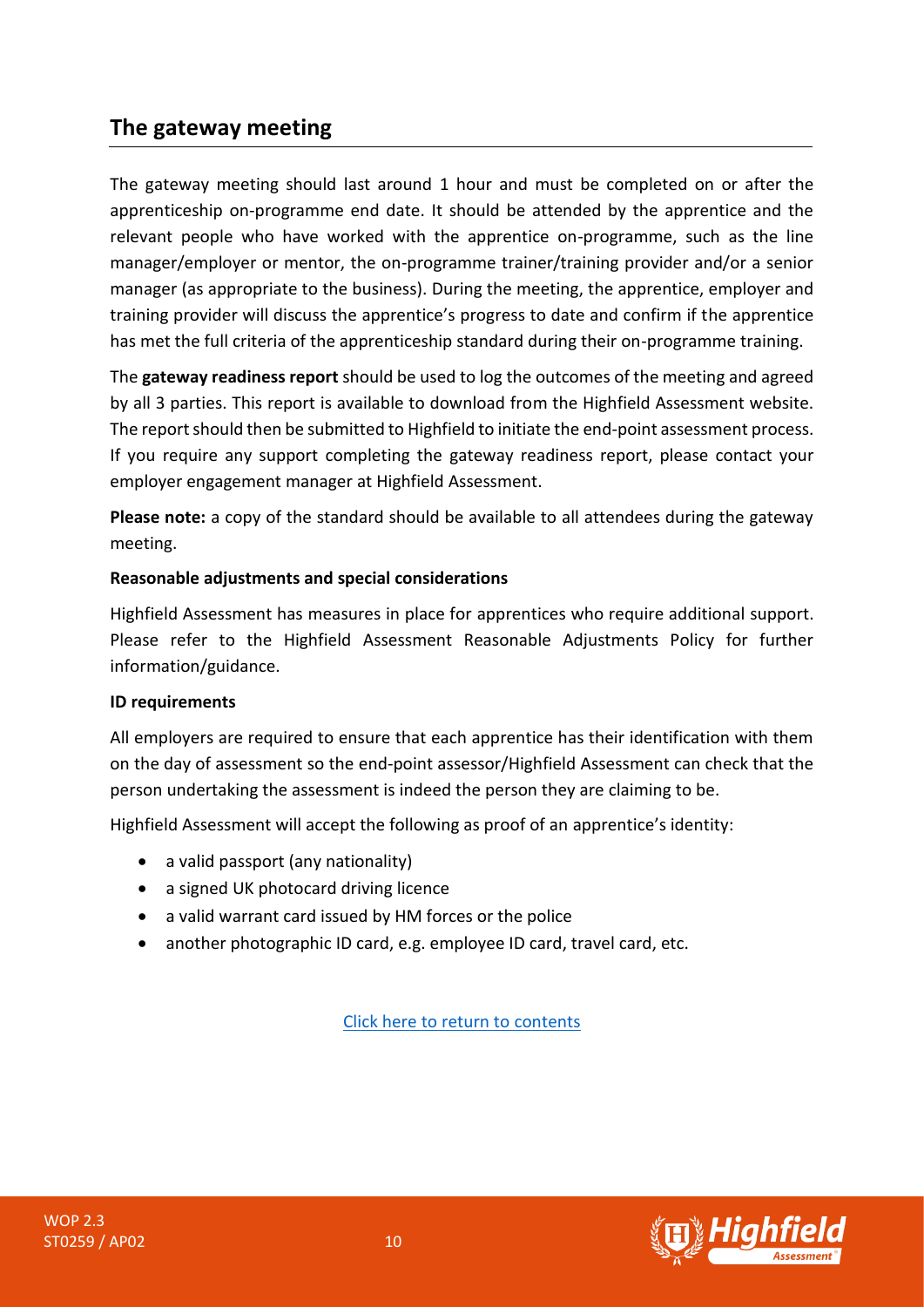## **The Supply Chain: Warehouse Operative Apprenticeship Standard**

The following pages contain the Level 2 Supply Chain: Warehouse Operative apprenticeship standard and the assessment criteria in a format that is suitable for delivery.

<span id="page-10-0"></span>

| Safe use of equipment, vehicles and machinery               |                                                                                                                                                                                                                                                                                                                                                                                                                                                                   |                                                                                                                                                                                                                                                                                                                                                                                                                                                                                                                                                                                                                                                                                                                                 |
|-------------------------------------------------------------|-------------------------------------------------------------------------------------------------------------------------------------------------------------------------------------------------------------------------------------------------------------------------------------------------------------------------------------------------------------------------------------------------------------------------------------------------------------------|---------------------------------------------------------------------------------------------------------------------------------------------------------------------------------------------------------------------------------------------------------------------------------------------------------------------------------------------------------------------------------------------------------------------------------------------------------------------------------------------------------------------------------------------------------------------------------------------------------------------------------------------------------------------------------------------------------------------------------|
|                                                             | <b>Knowledge</b>                                                                                                                                                                                                                                                                                                                                                                                                                                                  | <b>Skills</b>                                                                                                                                                                                                                                                                                                                                                                                                                                                                                                                                                                                                                                                                                                                   |
| adherence to safe practice when working at heights.<br>use. | Safe driving and/or operating techniques to standard and as trained,<br>relating to MHE (e.g. counterbalance/reach trucks, powered pallet trucks,<br>ride on pallet trucks, order pickers, narrow aisle pickers, mobile elevated<br>work platforms, forklift trucks) as relevant to their role and setting;<br>Safe use of equipment and machinery (such as MHE, vehicle and delivery<br>systems); where to find instructions/guidance; consequences of incorrect | Operate and handle equipment safely and efficiently as required for their<br>role, such as forklift trucks, high reach trucks, powered pallet trucks or<br>man up trucks; manoeuvre vehicles in restricted spaces; safely use and<br>position vehicle fitted equipment such as mirror requirements.<br>Safely and efficiently load and unload items into and from vehicles,<br>buildings, containers, lift vans, crates and/or boxes; use appropriate MHE<br>or machinery where necessary; ensure items are safely and efficiently<br>packed, assembled and/or disassembled as appropriate.<br>Use correct equipment and procedures to record receiving or stowing<br>goods; produce relevant paperwork or labelling processes. |
| Knowledge and behaviours test                               |                                                                                                                                                                                                                                                                                                                                                                                                                                                                   |                                                                                                                                                                                                                                                                                                                                                                                                                                                                                                                                                                                                                                                                                                                                 |
| Criteria covered in the knowledge and behaviours test       |                                                                                                                                                                                                                                                                                                                                                                                                                                                                   |                                                                                                                                                                                                                                                                                                                                                                                                                                                                                                                                                                                                                                                                                                                                 |
| K1                                                          | Safe and controlled driving and/or operating techniques relating to materials handling equipment                                                                                                                                                                                                                                                                                                                                                                  |                                                                                                                                                                                                                                                                                                                                                                                                                                                                                                                                                                                                                                                                                                                                 |
| K <sub>3</sub>                                              | Safe use of equipment and machinery                                                                                                                                                                                                                                                                                                                                                                                                                               |                                                                                                                                                                                                                                                                                                                                                                                                                                                                                                                                                                                                                                                                                                                                 |

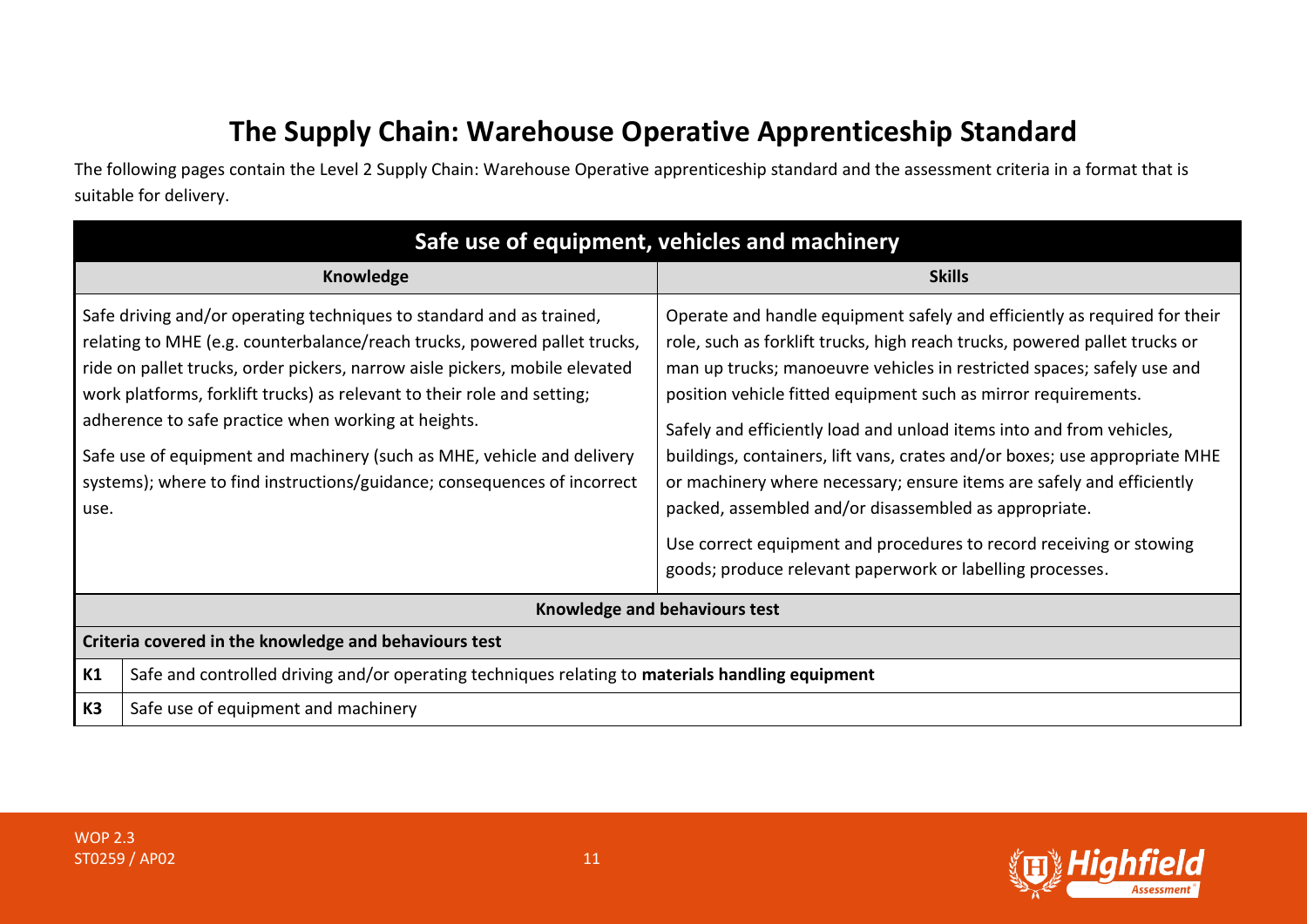|                | <b>Practical assessment</b>                                                                                                                                                                                                                                                                                                                                                                                                                                         |  |  |
|----------------|---------------------------------------------------------------------------------------------------------------------------------------------------------------------------------------------------------------------------------------------------------------------------------------------------------------------------------------------------------------------------------------------------------------------------------------------------------------------|--|--|
|                | Criteria covered in the practical assessment                                                                                                                                                                                                                                                                                                                                                                                                                        |  |  |
| S <sub>1</sub> | Operate at least one vehicle safely and efficiently                                                                                                                                                                                                                                                                                                                                                                                                                 |  |  |
| <b>S2</b>      | Use and position vehicle fitted equipment                                                                                                                                                                                                                                                                                                                                                                                                                           |  |  |
| S <sub>5</sub> | Safely and efficiently load and unload items                                                                                                                                                                                                                                                                                                                                                                                                                        |  |  |
| <b>S7</b>      | Use correct equipment and procedures to record receiving or stowing goods                                                                                                                                                                                                                                                                                                                                                                                           |  |  |
|                | <b>Amplification and guidance</b>                                                                                                                                                                                                                                                                                                                                                                                                                                   |  |  |
|                | • Materials/Mechanised/Mechanical handling equipment:<br>○ forklift Trucks (FLTs), powered pallet trucks, ride on pallet trucks, order pickers, narrow aisle pickers, mobile elevated work platforms, cages,<br>rollers, hand pallet trucks, trays/boxes, trolleys, chains, sack trucks<br>$\circ$ learners must understand basic health and safety principles for each of the above equipment<br>$\circ$ understand the consequences of incorrect use of equipment |  |  |
|                | • Vehicle:                                                                                                                                                                                                                                                                                                                                                                                                                                                          |  |  |
|                | $\circ$ hand pallet truck as a minimum                                                                                                                                                                                                                                                                                                                                                                                                                              |  |  |
|                | • Vehicle fitted equipment:                                                                                                                                                                                                                                                                                                                                                                                                                                         |  |  |
|                | $\circ$ motorised vehicle – attachments (i.e. forks), mirrors, seatbelts, seat adjustments, portable warning lights                                                                                                                                                                                                                                                                                                                                                 |  |  |
|                | $\circ$ manual vehicle (hand pallet trucks) – raising and lowering mechanism, safety strapping                                                                                                                                                                                                                                                                                                                                                                      |  |  |
|                | learners must understand basic health and safety principles for each of the above fitted equipment<br>$\circ$                                                                                                                                                                                                                                                                                                                                                       |  |  |

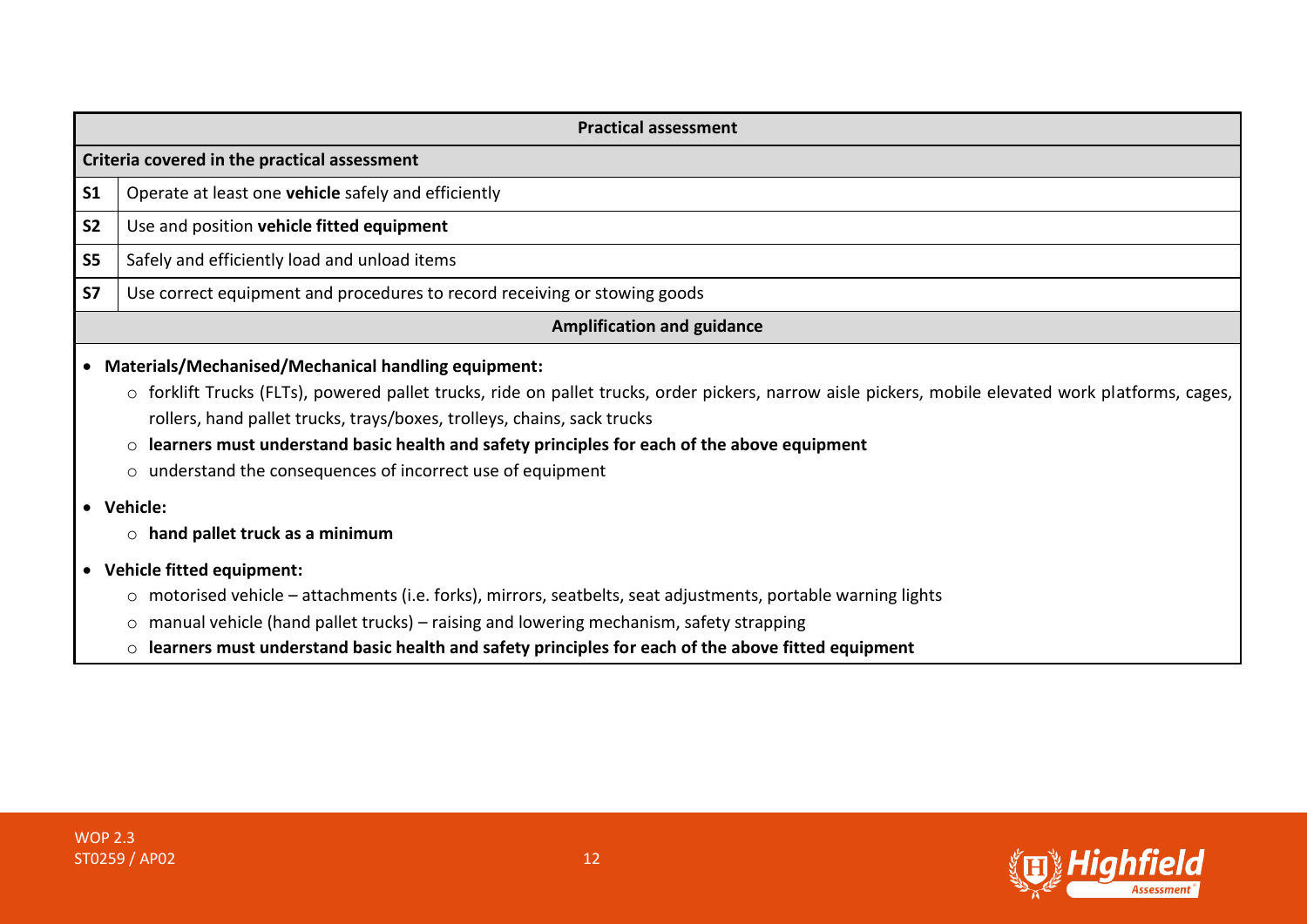| <b>Environmental management</b>                                                                                                                                                                                                                                                                                                  |                                                                                                                                                                                                                                                                                                                                                                                                                                                                                                                                                                                                                          |                                                                                             |  |
|----------------------------------------------------------------------------------------------------------------------------------------------------------------------------------------------------------------------------------------------------------------------------------------------------------------------------------|--------------------------------------------------------------------------------------------------------------------------------------------------------------------------------------------------------------------------------------------------------------------------------------------------------------------------------------------------------------------------------------------------------------------------------------------------------------------------------------------------------------------------------------------------------------------------------------------------------------------------|---------------------------------------------------------------------------------------------|--|
| Knowledge                                                                                                                                                                                                                                                                                                                        | <b>Skills</b>                                                                                                                                                                                                                                                                                                                                                                                                                                                                                                                                                                                                            | <b>Behaviours</b>                                                                           |  |
| Steps to take to minimise the effect their work<br>(and the wider industry) has on the<br>environment; the need to maintain a high level<br>of housekeeping and manage waste effectively;<br>using packing materials efficiently to reduce<br>waste and costs; the consequences of not using<br>or disposing of these correctly. | Work individually and as part of a team to safely<br>move and handle objects; maintain a high level<br>of housekeeping and manage waste effectively;<br>know where to find instructions or guidance;<br>check for damaged or missing items as<br>appropriate; take responsibility for maintaining<br>health, safety and security of people at all times.<br>Select, prepare and use packaging materials<br>appropriate to the job efficiently and in a way<br>which reduces waste, costs and environmental<br>impact; taking into consideration the item(s) to<br>be moved, and their current and final<br>destinations. | Show personal commitment to minimising the<br>effect of work activities on the environment. |  |
| Knowledge and behaviours test                                                                                                                                                                                                                                                                                                    |                                                                                                                                                                                                                                                                                                                                                                                                                                                                                                                                                                                                                          |                                                                                             |  |
| Criteria covered in the knowledge and behaviours test                                                                                                                                                                                                                                                                            |                                                                                                                                                                                                                                                                                                                                                                                                                                                                                                                                                                                                                          |                                                                                             |  |
| K <sub>2</sub>                                                                                                                                                                                                                                                                                                                   | The environmental impact of the industry and how it can be minimised                                                                                                                                                                                                                                                                                                                                                                                                                                                                                                                                                     |                                                                                             |  |
| <b>Practical assessment</b>                                                                                                                                                                                                                                                                                                      |                                                                                                                                                                                                                                                                                                                                                                                                                                                                                                                                                                                                                          |                                                                                             |  |
| Criteria covered in the practical assessment                                                                                                                                                                                                                                                                                     |                                                                                                                                                                                                                                                                                                                                                                                                                                                                                                                                                                                                                          |                                                                                             |  |
| <b>S4</b><br>Manage waste effectively                                                                                                                                                                                                                                                                                            |                                                                                                                                                                                                                                                                                                                                                                                                                                                                                                                                                                                                                          |                                                                                             |  |
| Select, prepare and use most appropriate packaging materials                                                                                                                                                                                                                                                                     |                                                                                                                                                                                                                                                                                                                                                                                                                                                                                                                                                                                                                          |                                                                                             |  |

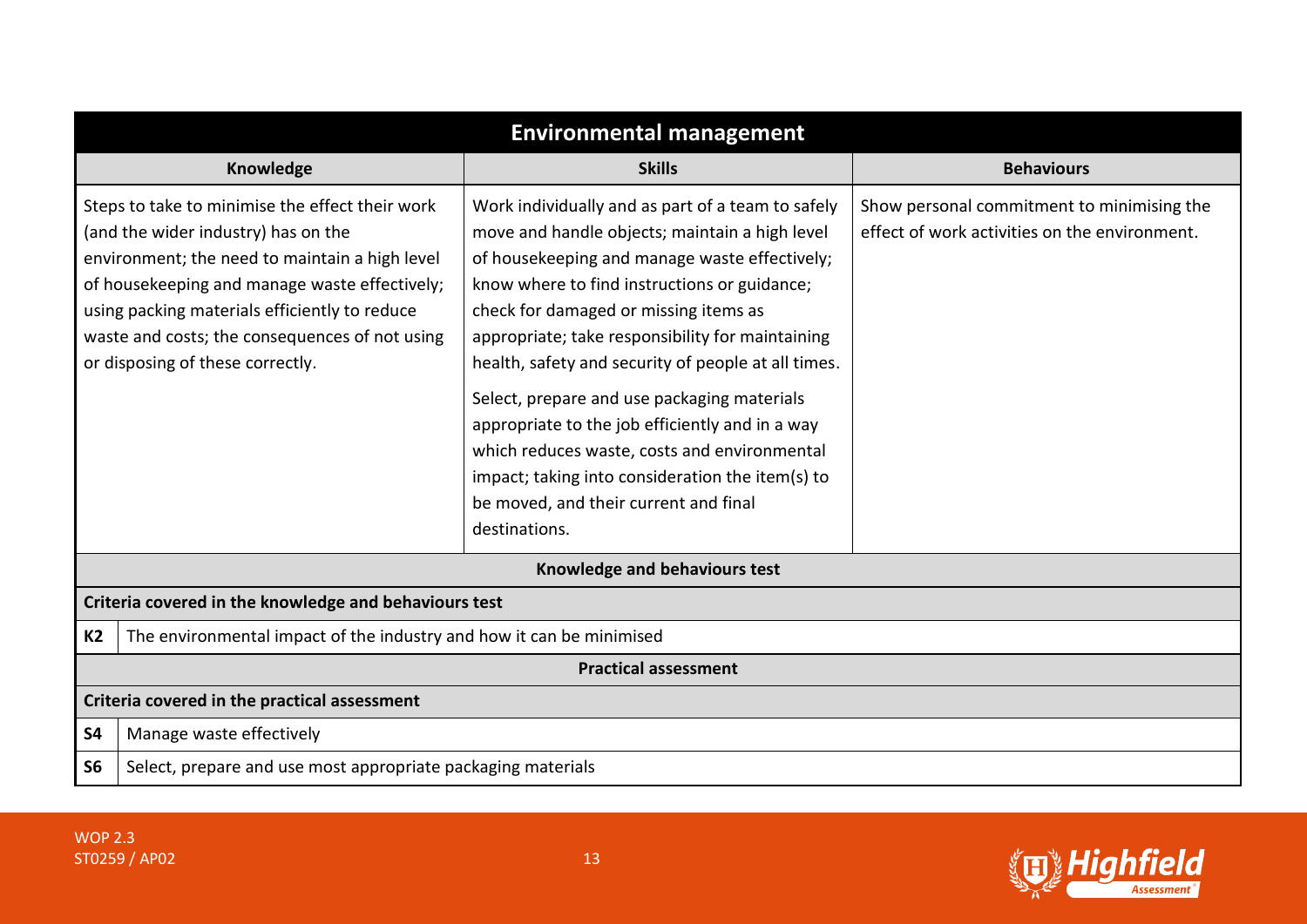|                | Working in accordance with warehousing systems and processes                                                                                                                                                                                                                                                                                                                                                                                                                                                                                                                                                                                                                                                                                           |                                                                                                                                                                                                                                                                                                                                                                                                                                                                                                                   |                                                                                                                                                                                          |
|----------------|--------------------------------------------------------------------------------------------------------------------------------------------------------------------------------------------------------------------------------------------------------------------------------------------------------------------------------------------------------------------------------------------------------------------------------------------------------------------------------------------------------------------------------------------------------------------------------------------------------------------------------------------------------------------------------------------------------------------------------------------------------|-------------------------------------------------------------------------------------------------------------------------------------------------------------------------------------------------------------------------------------------------------------------------------------------------------------------------------------------------------------------------------------------------------------------------------------------------------------------------------------------------------------------|------------------------------------------------------------------------------------------------------------------------------------------------------------------------------------------|
|                | Knowledge                                                                                                                                                                                                                                                                                                                                                                                                                                                                                                                                                                                                                                                                                                                                              | <b>Skills</b>                                                                                                                                                                                                                                                                                                                                                                                                                                                                                                     | <b>Behaviours</b>                                                                                                                                                                        |
|                | Use of warehouse systems and processes<br>relating to packaging, moving and receiving<br>stock (e.g. load container lists) within a<br>warehouse environment to facilitate the safe<br>handling of goods and an effective and efficient<br>service to internal/external customers.<br>Basic IT applications and other relevant<br>technology and systems, including warehousing<br>management, data capture, radio and barcoding<br>systems to ensure the safe and efficient<br>processing of goods.<br>Proposed and actual changes to systems,<br>processes and technology used in the industry,<br>particularly relating to own role; how to keep up<br>to date with any changes in the systems,<br>processes and technology that affect their role. | Comply with appropriate rules, regulations and<br>processes for safely and efficiently moving,<br>handling, packing and unpacking different<br>items, both manually and using relevant<br>equipment (such as MHE, vehicle and delivery<br>systems); understand consequences of incorrect<br>use.<br>Use IT applications and other relevant<br>technology and systems, including warehousing<br>management, data capture, radio and barcoding<br>systems, to ensure the safe and efficient<br>processing of goods. | Adapt to and embrace the use of relevant<br>technology, systems and equipment; use it<br>responsibly and take an interest in new<br>developments that could support the<br>organisation. |
|                |                                                                                                                                                                                                                                                                                                                                                                                                                                                                                                                                                                                                                                                                                                                                                        | Knowledge and behaviours test                                                                                                                                                                                                                                                                                                                                                                                                                                                                                     |                                                                                                                                                                                          |
|                | Criteria covered in the knowledge and behaviours test                                                                                                                                                                                                                                                                                                                                                                                                                                                                                                                                                                                                                                                                                                  |                                                                                                                                                                                                                                                                                                                                                                                                                                                                                                                   |                                                                                                                                                                                          |
| <b>K4</b>      |                                                                                                                                                                                                                                                                                                                                                                                                                                                                                                                                                                                                                                                                                                                                                        | How to use warehouse systems and processes relating to packaging, moving and receiving stock                                                                                                                                                                                                                                                                                                                                                                                                                      |                                                                                                                                                                                          |
| K <sub>5</sub> | How to use relevant IT, technology and systems                                                                                                                                                                                                                                                                                                                                                                                                                                                                                                                                                                                                                                                                                                         |                                                                                                                                                                                                                                                                                                                                                                                                                                                                                                                   |                                                                                                                                                                                          |
| K10            | Proposed and actual changes to systems, processes and technology                                                                                                                                                                                                                                                                                                                                                                                                                                                                                                                                                                                                                                                                                       |                                                                                                                                                                                                                                                                                                                                                                                                                                                                                                                   |                                                                                                                                                                                          |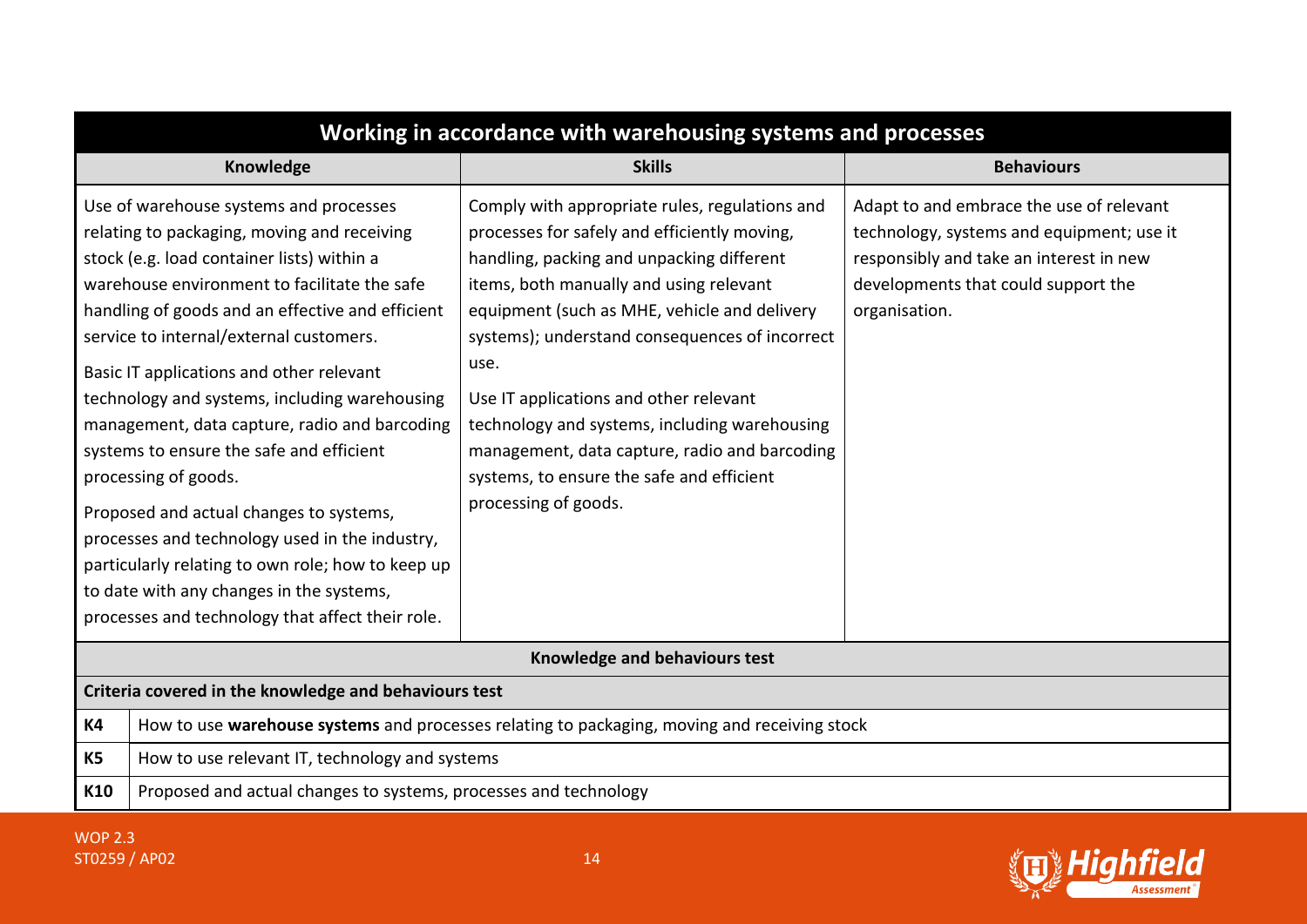|                | <b>Practical assessment</b>                                                                                                                                                                                                                                                                                                                        |  |  |
|----------------|----------------------------------------------------------------------------------------------------------------------------------------------------------------------------------------------------------------------------------------------------------------------------------------------------------------------------------------------------|--|--|
|                | Criteria covered in the practical assessment                                                                                                                                                                                                                                                                                                       |  |  |
| S <sub>3</sub> | Safely and efficiently move, handle, pack and unpack different items                                                                                                                                                                                                                                                                               |  |  |
| <b>S8</b>      | Use IT systems and other relevant technology and systems                                                                                                                                                                                                                                                                                           |  |  |
|                | <b>Amplification and guidance</b>                                                                                                                                                                                                                                                                                                                  |  |  |
|                | <b>Warehouse systems:</b>                                                                                                                                                                                                                                                                                                                          |  |  |
|                | o general - handheld scanners, barcodes, radio-frequency identification (RFiD) systems/tags, security systems, delivery systems and procedures,<br>automatic ordering systems (i.e. MPS), documentation (i.e. internal dispatch sheets, pick sheets, pre-shift check paperwork), standard<br>operating procedures (SOPs), instruction manuals etc. |  |  |
|                | stock checking - industry-recognised stock rotation – first in first out (FIFO), perpetual inventory, visual line checks, identifying discrepancies<br>$\circ$                                                                                                                                                                                     |  |  |
|                | learners must be aware of the above systems<br>$\circ$                                                                                                                                                                                                                                                                                             |  |  |
|                | o understand the consequences of the incorrect use of materials                                                                                                                                                                                                                                                                                    |  |  |

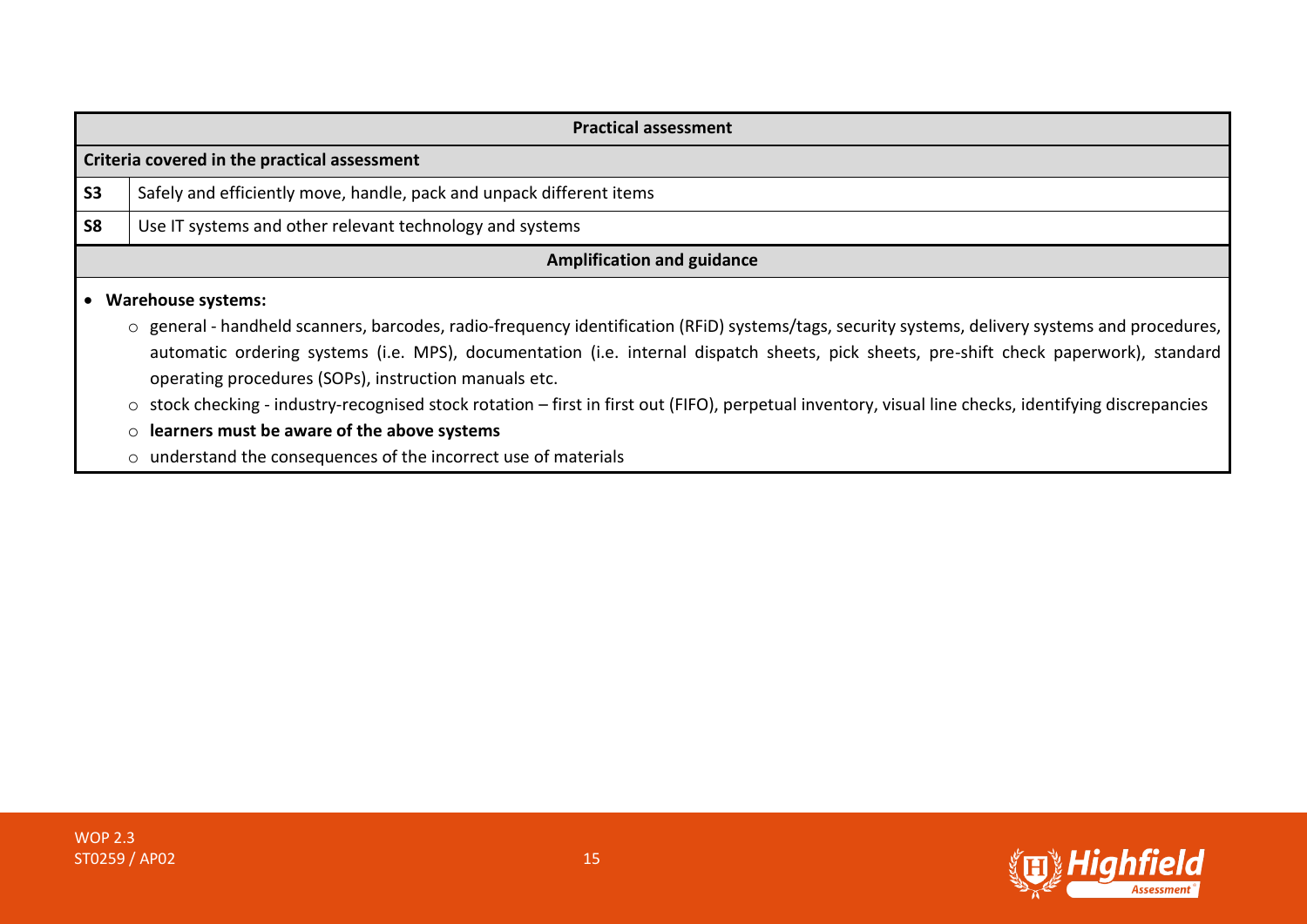| Awareness of the supply chain industry and own organisation                                                                                                                                                                                                                                                                                                                                 |                                                                                                                                                                                                                                     |  |
|---------------------------------------------------------------------------------------------------------------------------------------------------------------------------------------------------------------------------------------------------------------------------------------------------------------------------------------------------------------------------------------------|-------------------------------------------------------------------------------------------------------------------------------------------------------------------------------------------------------------------------------------|--|
| <b>Knowledge</b>                                                                                                                                                                                                                                                                                                                                                                            | <b>Behaviours</b>                                                                                                                                                                                                                   |  |
| Relevant regulation and legislation (including international where<br>relevant to role) governing the supply chain industry, their subsector and<br>role in particular; consequences of not adhering to legal guidelines.<br>Structure of the industry; methods and modes of transport; roles<br>available within the sector in general and in relation to their own career<br>aspirations. | Take ownership for own performance and training, including<br>demonstrating a keen interest in the industry; proactively drive own<br>ongoing learning and development, and make recommendations for<br>improvement where relevant. |  |
| Vision, objectives and brand of the organisation; the importance of<br>organisation reputation and what can affect it; how their own<br>performance can contribute to organisational success and support or<br>impact on others.                                                                                                                                                            |                                                                                                                                                                                                                                     |  |
| How their role can affect their health and the need to maintain a level of<br>fitness appropriate to the needs of their role.                                                                                                                                                                                                                                                               |                                                                                                                                                                                                                                     |  |
| Knowledge and behaviours test                                                                                                                                                                                                                                                                                                                                                               |                                                                                                                                                                                                                                     |  |
| Criteria covered in the knowledge and behaviours test                                                                                                                                                                                                                                                                                                                                       |                                                                                                                                                                                                                                     |  |
| Relevant regulation and legislation governing the supply chain industry<br>К6                                                                                                                                                                                                                                                                                                               |                                                                                                                                                                                                                                     |  |
| <b>K7</b><br>The structure of the industry                                                                                                                                                                                                                                                                                                                                                  |                                                                                                                                                                                                                                     |  |
| K9<br>The vision, objectives and brand of the organisation                                                                                                                                                                                                                                                                                                                                  |                                                                                                                                                                                                                                     |  |

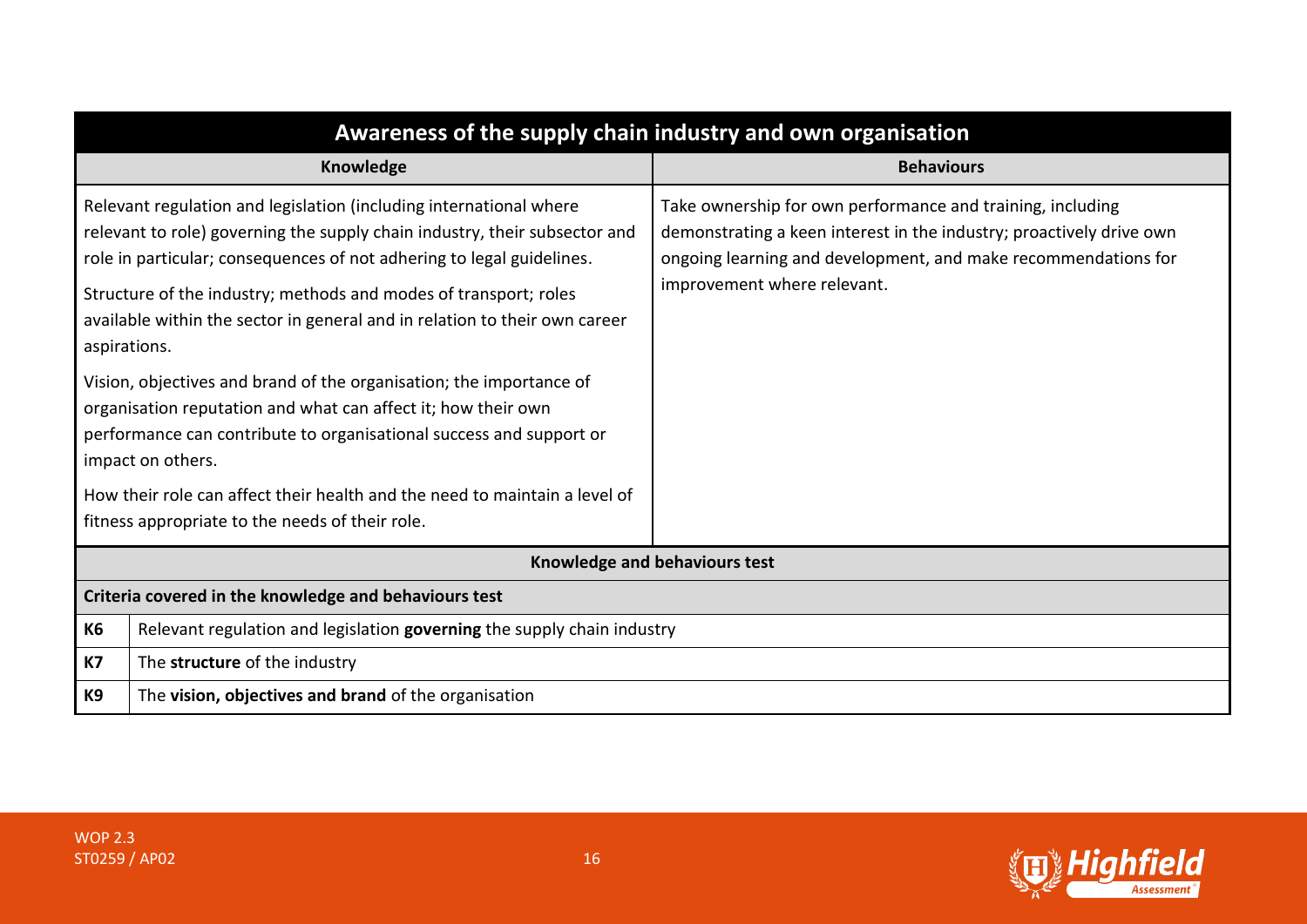#### **Amplification and guidance**

#### • **Governing:**

- o provides rules which must be followed, by legislation, by regulation either by government or industry, by the company or a third party and where required, by international regulation or legislation
	- Legislation: Provision and Use of Work Equipment Regulations (PUWER), Lifting Operations and Lifting Equipment Regulations (LOLER), Management of Health and Safety at Work Regulations, the Health and Safety at Work etc. Act, Control of Substances Hazardous to Health act
	- Employer and employee duties under legislation
	- Industry/organisation examples include Safe Systems of Work (SSOW), standard operating procedures (SOPs) and best practice

#### • **Structure:**

- o supplier/customer list
- $\circ$  supply chain chart (where their supply chain starts and ends; raw materials customers)
- **Vision, objectives, brand:**
	- $\circ$  vision statement where the company wants to be and how to get there
	- o mission statement a summary of the aims and values of a company/organisation
	- o organisational objectives targets (KPIs), customer service, communication
	- o branding how the company is seen by stakeholders (uniform, customer service, advertising/sponsorship/catalogues or brochures, social media)
	- o distribution centres, ways to transport

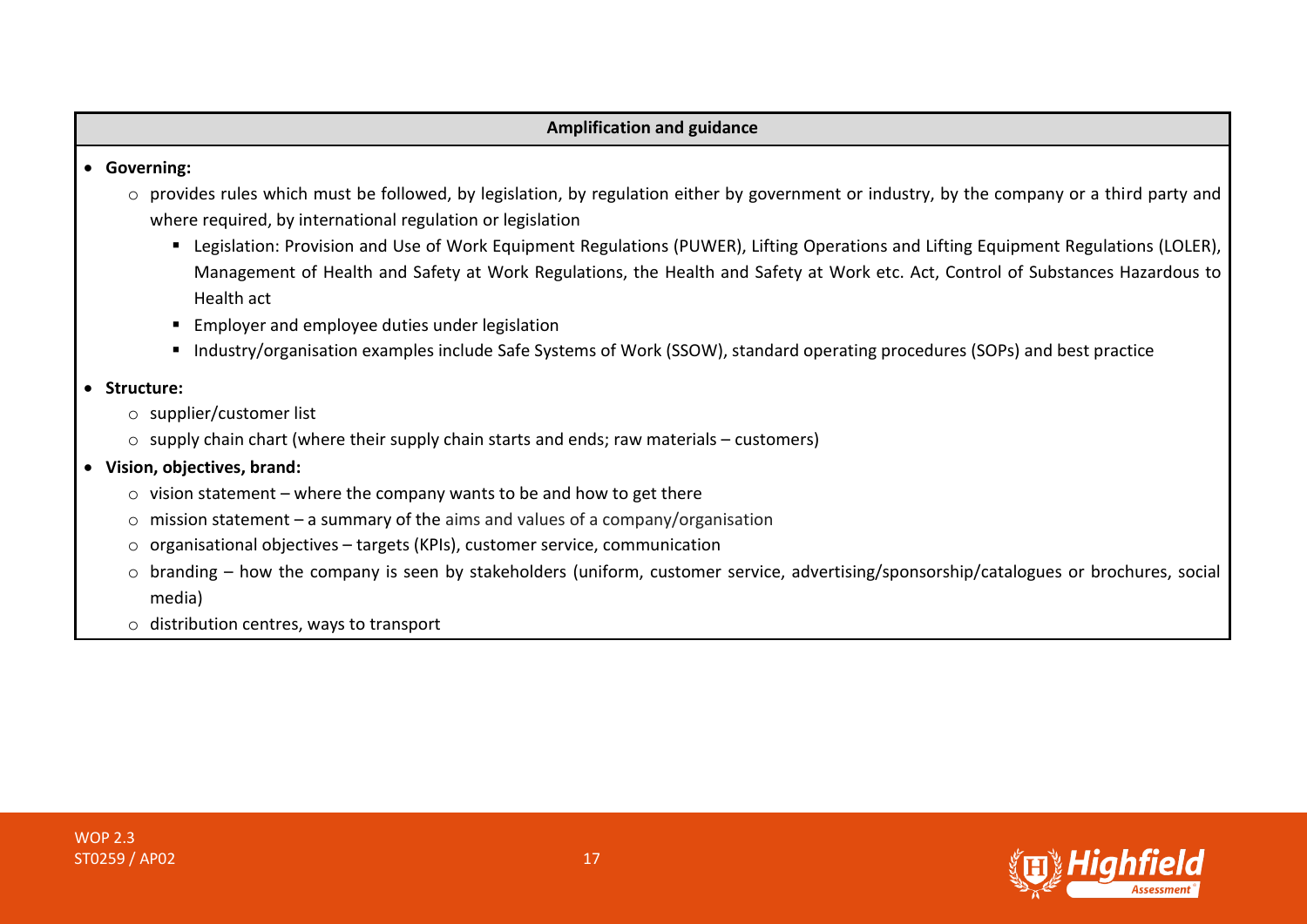| <b>Building relationships</b>                         |                                                                                                                                                                                                                                                                                                                                                                                                                                          |                                                                                                                                                                                                                                                                                                                                       |                                                                                                                                                                                       |
|-------------------------------------------------------|------------------------------------------------------------------------------------------------------------------------------------------------------------------------------------------------------------------------------------------------------------------------------------------------------------------------------------------------------------------------------------------------------------------------------------------|---------------------------------------------------------------------------------------------------------------------------------------------------------------------------------------------------------------------------------------------------------------------------------------------------------------------------------------|---------------------------------------------------------------------------------------------------------------------------------------------------------------------------------------|
|                                                       | Knowledge                                                                                                                                                                                                                                                                                                                                                                                                                                | <b>Skills</b>                                                                                                                                                                                                                                                                                                                         | <b>Behaviours</b>                                                                                                                                                                     |
| style/culture.<br>style/culture.                      | Effective communication with customers that<br>store goods with the company/colleagues<br>(including those working remotely, third-party<br>carriers, agencies and other organisations) in<br>line with situation and organisational<br>The importance of delivering excellent customer<br>service to customers and colleagues, including<br>identifying needs and responding appropriately<br>in line with situation and organisational | Promote the values of the organisation;<br>communicate effectively with customers and<br>colleagues to identify and meet their needs.<br>Work effectively in a warehousing team,<br>including when under pressure, and to agreed<br>deadlines; adapt to change in line with internal<br>and external customer needs or circumstances. | Demonstrate integrity, credibility, honesty,<br>positivity and personal drive in every aspect of<br>their role; demonstrate a belief in the services<br>that the organisation offers. |
|                                                       |                                                                                                                                                                                                                                                                                                                                                                                                                                          | Knowledge and behaviours test                                                                                                                                                                                                                                                                                                         |                                                                                                                                                                                       |
| Criteria covered in the knowledge and behaviours test |                                                                                                                                                                                                                                                                                                                                                                                                                                          |                                                                                                                                                                                                                                                                                                                                       |                                                                                                                                                                                       |
| K <sub>8</sub>                                        | The importance of delivering excellent customer service                                                                                                                                                                                                                                                                                                                                                                                  |                                                                                                                                                                                                                                                                                                                                       |                                                                                                                                                                                       |
| <b>B1</b>                                             | Communicate effectively with customers and colleagues                                                                                                                                                                                                                                                                                                                                                                                    |                                                                                                                                                                                                                                                                                                                                       |                                                                                                                                                                                       |
| <b>B2</b>                                             | Work effectively in a warehousing team                                                                                                                                                                                                                                                                                                                                                                                                   |                                                                                                                                                                                                                                                                                                                                       |                                                                                                                                                                                       |
| <b>B3</b>                                             | Demonstrate integrity, credibility, positivity and honesty                                                                                                                                                                                                                                                                                                                                                                               |                                                                                                                                                                                                                                                                                                                                       |                                                                                                                                                                                       |

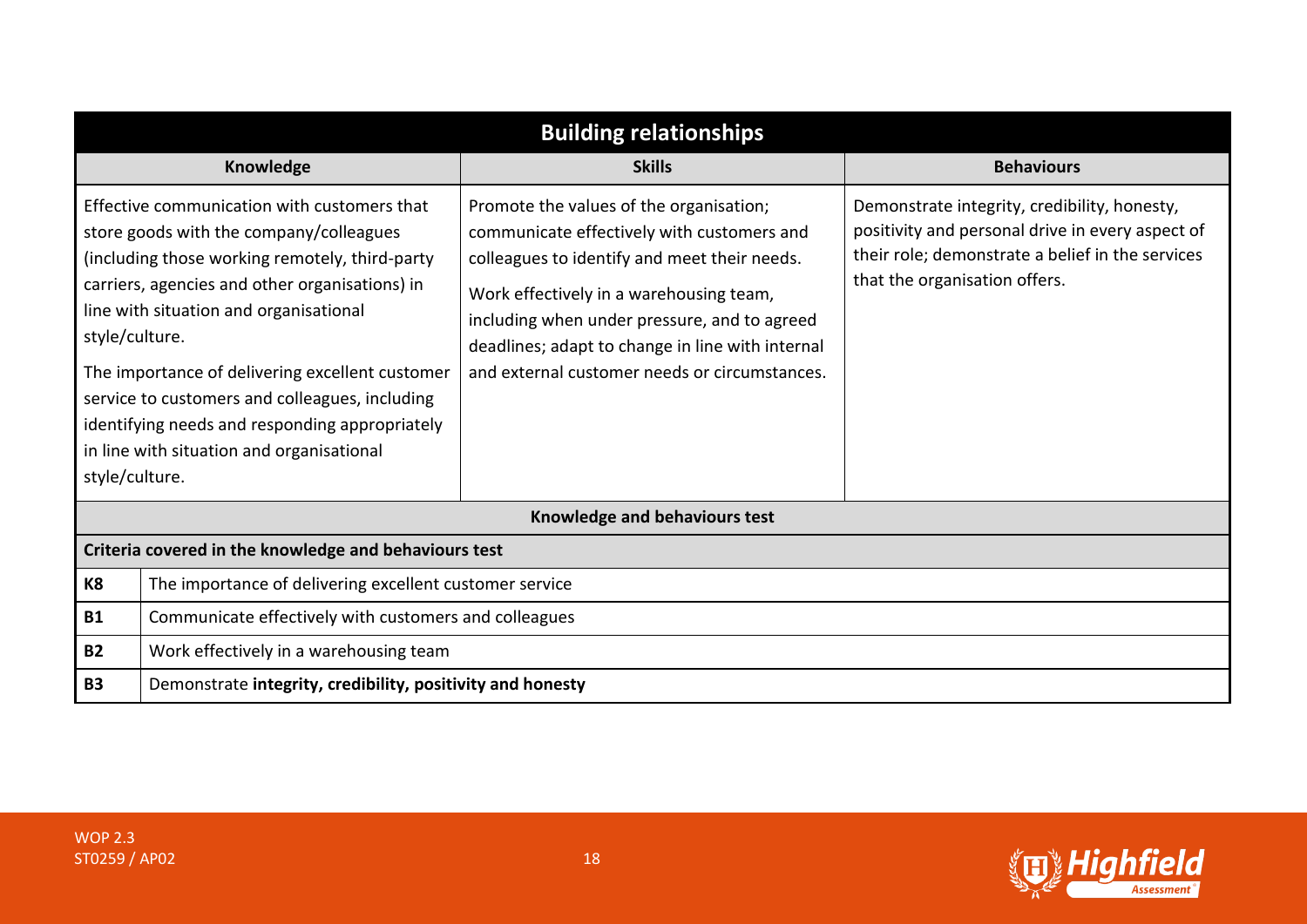#### **Amplification and guidance**

- **Integrity, credibility, positivity and honesty:**
	- o following all procedures relevant to their organisation/role:
		- security (i.e. missing stock, breach in the warehouse)
		- health and safety i.e. reporting accident, near misses, misuse of equipment
		- punctuality, absenteeism
	- o providing consistent excellent customer service and communication
	- o willing to undertake overtime, additional training which may not be required for the role, updating CPD, knowing all products and industry changes
	- o embracing changes to the organisation/industry, supporting management and new members of staff

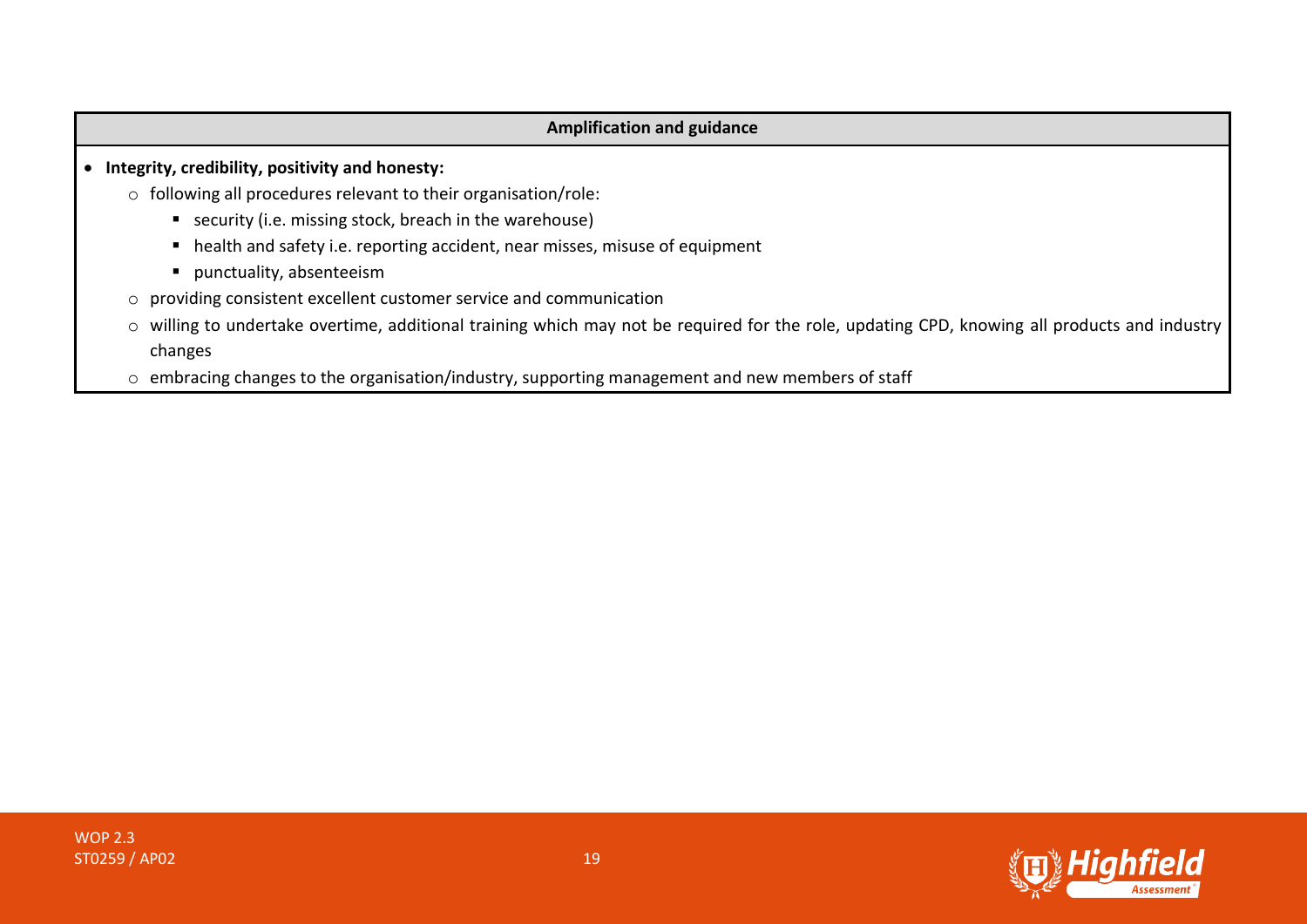|                | <b>Distinction criteria</b>                                                                                                                                                                                                                                                                                                                                                                                          |  |
|----------------|----------------------------------------------------------------------------------------------------------------------------------------------------------------------------------------------------------------------------------------------------------------------------------------------------------------------------------------------------------------------------------------------------------------------|--|
|                | <b>Practical assessment</b>                                                                                                                                                                                                                                                                                                                                                                                          |  |
|                | Distinction criteria covered in the practical assessment                                                                                                                                                                                                                                                                                                                                                             |  |
| D <sub>1</sub> | Go above and beyond what is expected of their role, for example increased awareness and application of health and safety skills, dealing with<br>more complex situations, spatial awareness and demonstration of particularly fast, efficient and new ways of working and improved ways of<br>working                                                                                                                |  |
| D <sub>2</sub> | Demonstrate advanced driving skills and techniques in relation to relevant vehicles                                                                                                                                                                                                                                                                                                                                  |  |
| D <sub>3</sub> | Demonstrate a keen interest in the sector and in the job and in keeping up to date with industry changes                                                                                                                                                                                                                                                                                                             |  |
| D4             | Demonstrate originality in the consistent, effective application of technical processes, resources, techniques and materials                                                                                                                                                                                                                                                                                         |  |
| D <sub>5</sub> | Complete tasks independently to a level that far exceeds the minimum standard with few or no errors                                                                                                                                                                                                                                                                                                                  |  |
| D <sub>6</sub> | Select and use appropriate skills and processes, justifying their choices                                                                                                                                                                                                                                                                                                                                            |  |
| D7             | Be able to challenge where appropriate and identify solutions rather than just problems or issues.                                                                                                                                                                                                                                                                                                                   |  |
|                | <b>Amplification and guidance</b>                                                                                                                                                                                                                                                                                                                                                                                    |  |
|                | • Above and beyond:                                                                                                                                                                                                                                                                                                                                                                                                  |  |
|                | o the ability to deal with less straightforward situations or problems and implement new ways of working, for example:<br>uses own initiative<br>ш<br>adhering to schedules<br>demonstrates a positive approach, ensuring best results are achieved and ensuring efficient response times<br>ш<br>shows wider awareness of the job role and implications of their actions<br>ш<br>• proactively assisting colleagues |  |
|                | • Advances driving and/or operating techniques:                                                                                                                                                                                                                                                                                                                                                                      |  |
|                | $\circ$ courtesy – for others                                                                                                                                                                                                                                                                                                                                                                                        |  |

o risk assessment – proactively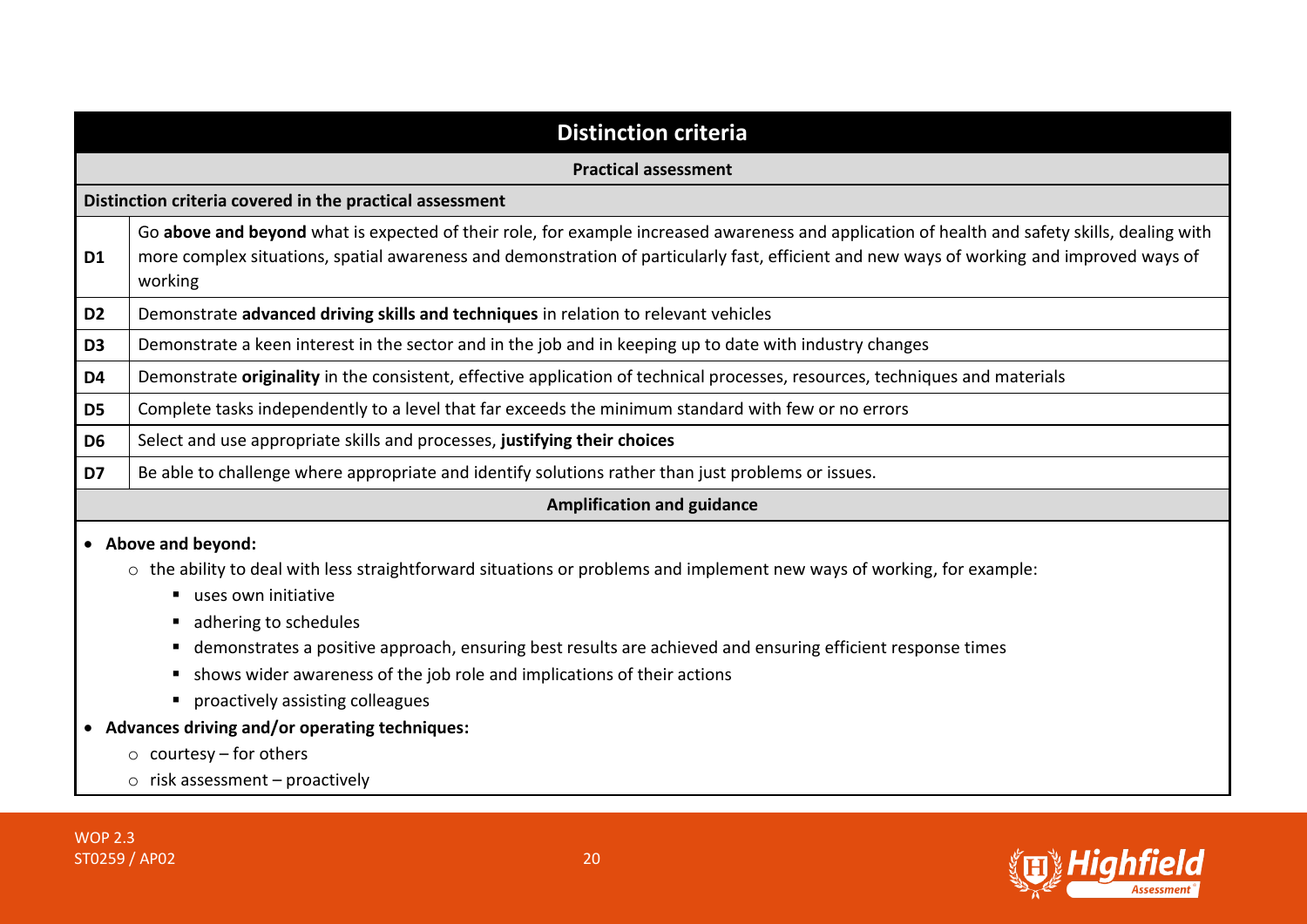#### • **Originality:**

- o the ability to complete tasks using resources available and justify choices using their own initiative
- **Justifying their choices:**
	- o explaining why they've to come to that decision

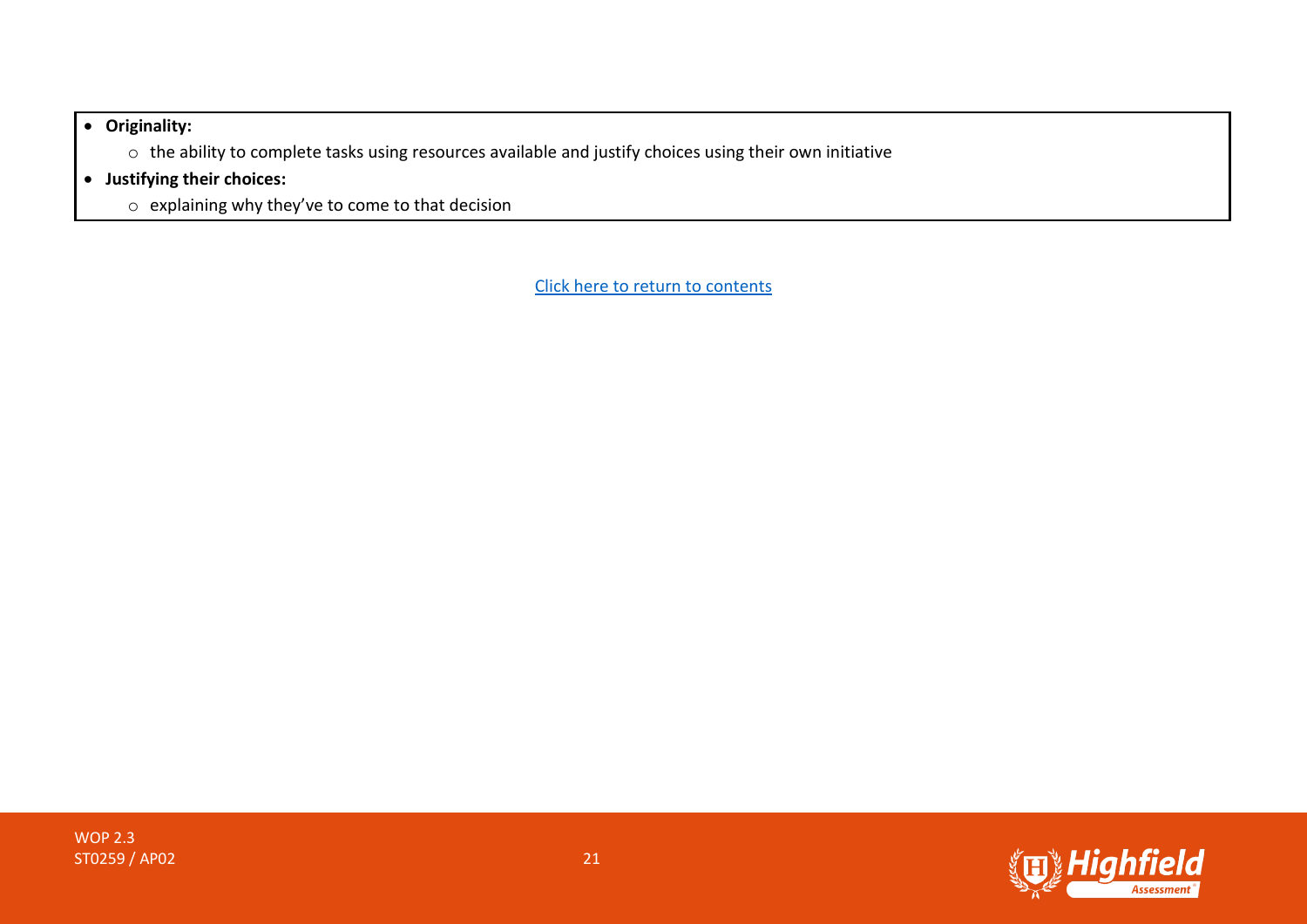## **Assessment summary**

<span id="page-21-0"></span>The end-point assessment for the Level 2 Supply Chain Warehouse Operative Apprenticeship Standard is made up of 2 components that can be taken in any order, however, we strongly recommend the following:

- 1. 1-hour knowledge and behaviours test consisting of structured, short-answer and scenario-based questions worth a total of 20 marks
- 2. 1-hour practical assessment

As an employer/training provider, you should agree a plan and schedule with the apprentice to ensure all assessment components can be completed effectively.

Each component of the end-point assessment will be assessed against the appropriate criteria laid out in this kit, which will be used to determine a grade for each individual component. An overview of how each component is graded is provided below.

## **Knowledge and behaviours test**

Total marks available are 20.

- To achieve a **pass**, apprentices must achieve 70% which equates to a mark of at least 14 out of 20
- To achieve a **distinction**, apprentices must achieve 90% which equates to a mark of at least 18 out of 20
- **Unsuccessful** apprentices will have scored 13 or below

The knowledge and behaviours test may be paper-based or delivered online and should be taken in a 'controlled' environment.

## **Practical assessment**

Apprentices will be marked against the pass and distinction criteria outlined later in this kit.

- To achieve a **pass**, apprentices must achieve all of the pass criteria
- To achieve a **distinction**, apprentices must achieve all of the pass criteria **and** all of the distinction criteria
- **Unsuccessful** apprentices will have not achieved all of the pass criteria



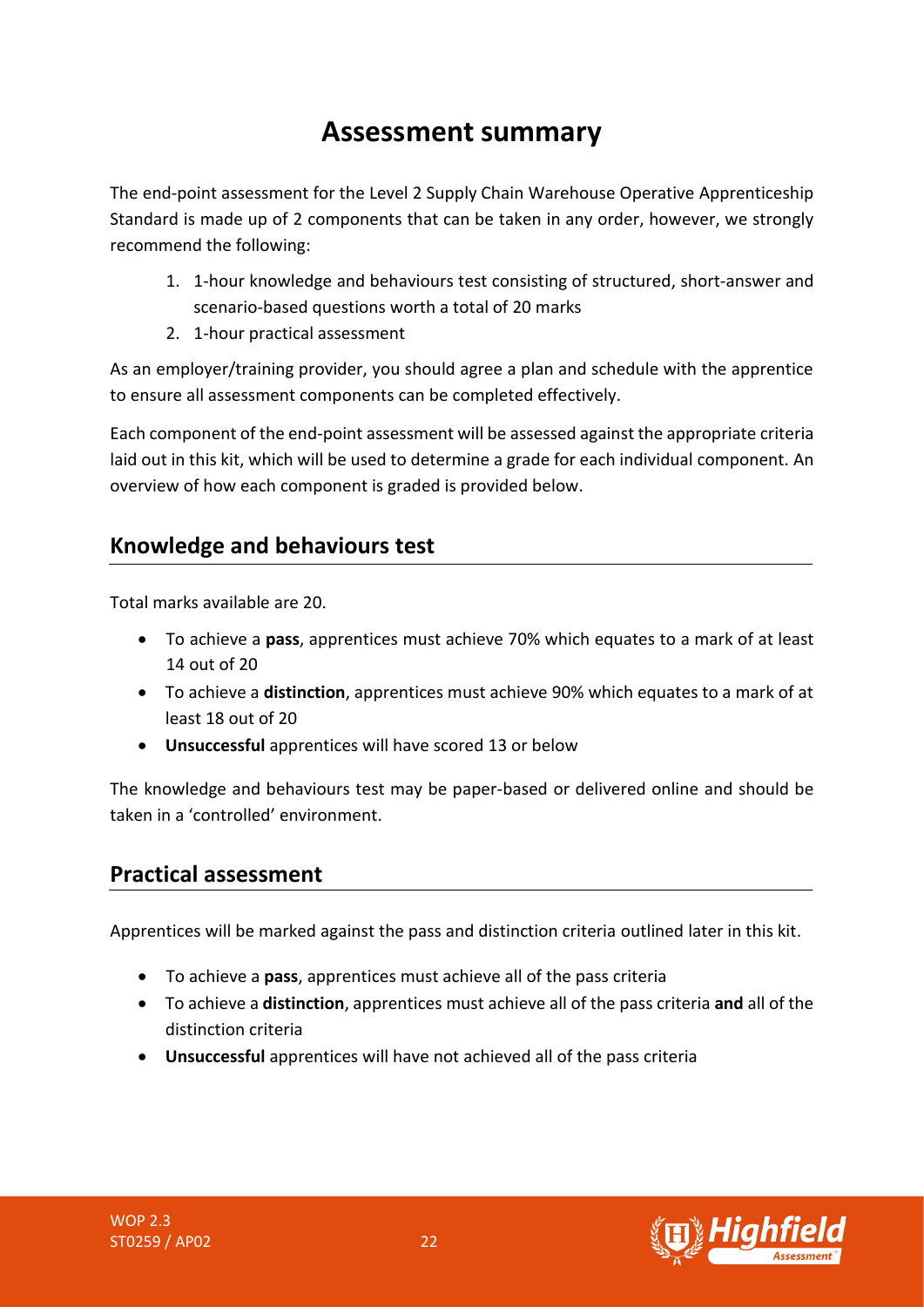## **Grading**

The grade will be made up from the 2 end-point assessment methods: the knowledge and behaviours test and the practical assessment. Both elements are equally weighted towards the final grade. The overall grade for the apprentice is determined using the matrix below:

| Knowledge and<br>behaviours test | <b>Practical assessment</b> | <b>Overall outcome</b> |
|----------------------------------|-----------------------------|------------------------|
| Pass                             | Pass                        | Pass                   |
| Pass                             | Distinction                 | Pass                   |
| Distinction                      | Pass                        | Pass                   |
| Distinction                      | Distinction                 | <b>Distinction</b>     |

## **Retake and resit information**

If an apprentice fails an end-point assessment method, it is the decision of the employer, provider and apprentice as to whether to attempt a resit or retake. If a **resit** is chosen, please call the Highfield scheduling team to arrange the resit. If a **retake** is chosen, the apprentice will require a period of further learning and will need to complete a new gateway readiness meeting and report. Once this is completed, please call the Highfield scheduling team to arrange the retake.

When undertaking a resit or retake, the assessment method(s) will need to be reattempted in full, regardless of any individual assessment criteria that were passed on any prior attempt. The EPA Report will contain feedback on areas for development and resit or retake guidance.

Apprentices who achieve a pass grade cannot resit or retake the EPA to achieve a higher grade.

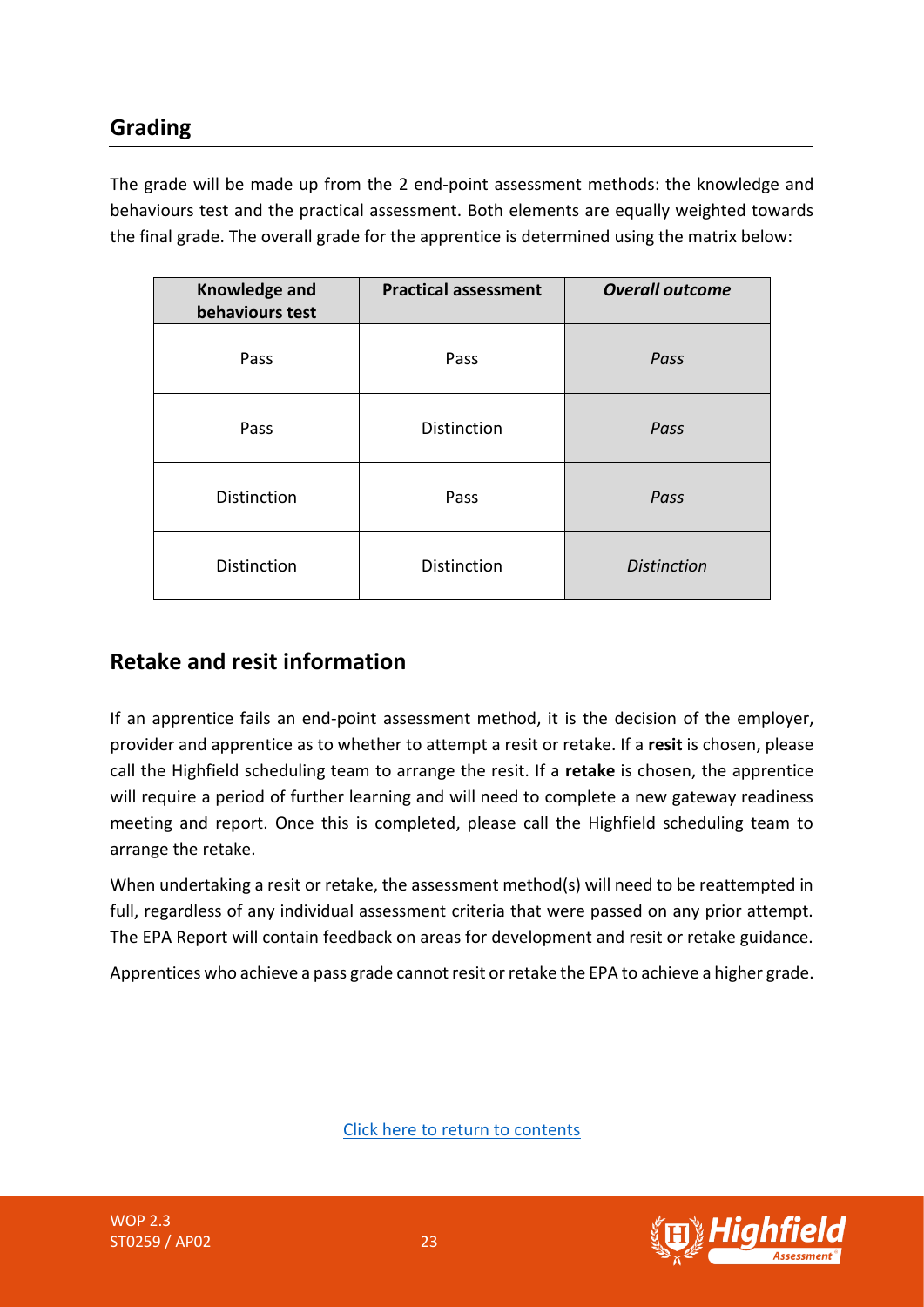## <span id="page-23-0"></span>**Assessing the knowledge and behaviours test**

The following areas of the Level 2 Supply Chain Warehouse Operative apprenticeship standard will be assessed by a 1-hour test consisting of short-answer and scenario-based questions. The number of questions may vary per paper, but there will always be a total of 20 marks available. The **pass** mark is 70% (at least 14 out of 20) and the **distinction** mark is 90% (at least 18 out of 20).

The knowledge and behaviours test may be paper-based or delivered online and should be taken in a controlled environment.

The topics covered within the knowledge and behaviours test are listed below:

- safe use of equipment, vehicles and machinery
- environmental management
- working in accordance with warehousing systems and processes
- awareness of the supply chain industry and own organisation
- building relationships

In each paper, questions will cover each of the areas above, however not every aspect of every area will be covered in every test.

#### **Before the assessment**

The employer/training provider should:

- brief the apprentice on the areas that will be assessed by the knowledge and behaviours test
- set the apprentice a mock knowledge and behaviours test in readiness for end-point assessment. A mock knowledge and behaviours test is available to download from the Highfield Assessment website and is also available on the Highfield mock e-assessment system

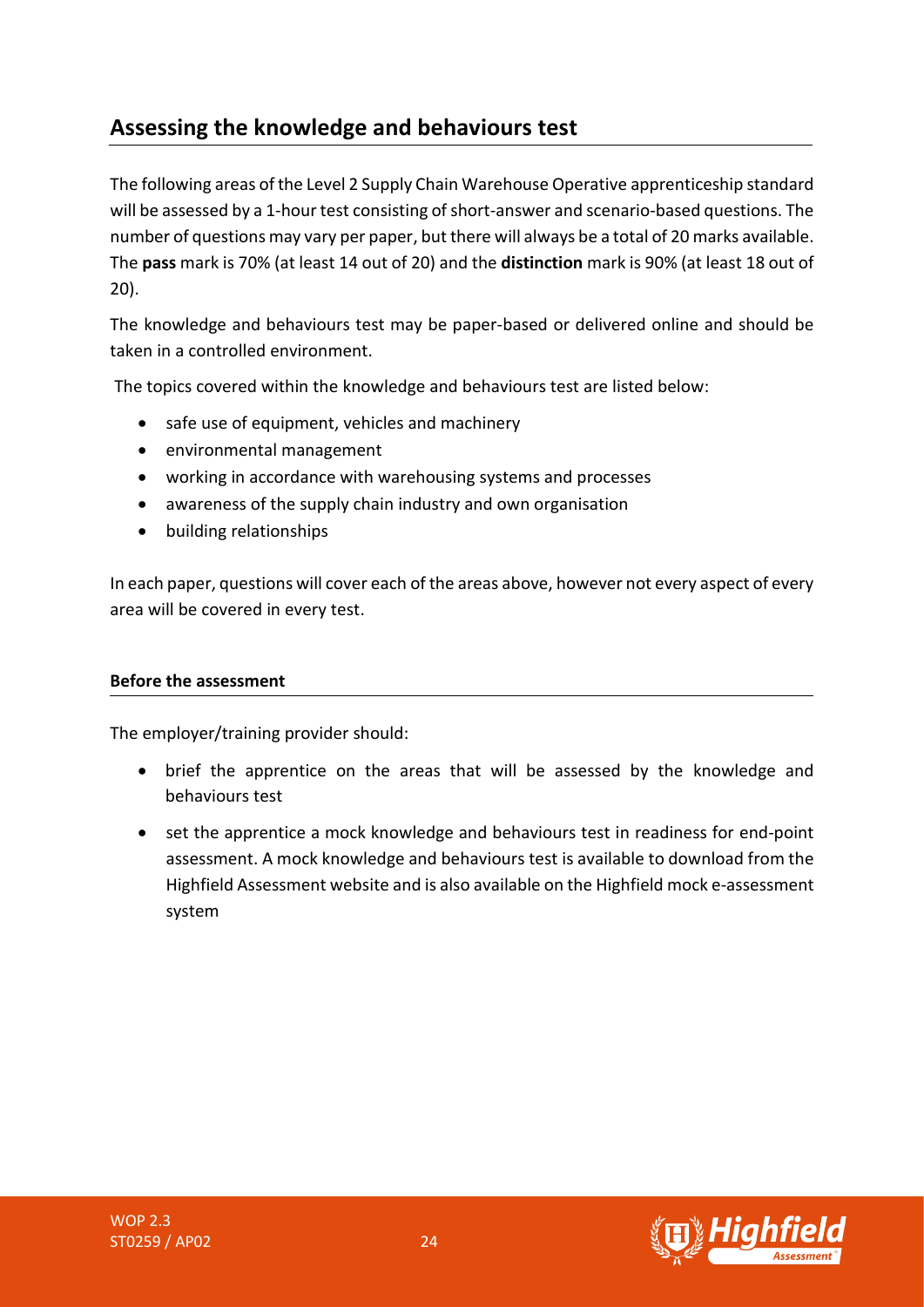## **Knowledge and behaviours test criteria**

|                                                                                                                                                                                                                                                                                                                                | Safe use of equipment, vehicles and machinery                                                                                                             |
|--------------------------------------------------------------------------------------------------------------------------------------------------------------------------------------------------------------------------------------------------------------------------------------------------------------------------------|-----------------------------------------------------------------------------------------------------------------------------------------------------------|
| Safe driving and/or operating techniques to<br>standard and as trained, relating to MHE<br>(e.g. counterbalance/reach trucks, powered<br>pallet trucks, ride on pallet trucks, order<br>pickers, narrow aisle pickers, mobile<br>elevated work platforms, forklift trucks) as<br>relevant to their role and setting; adherence | Safe and controlled driving and/or<br>K1<br>operating techniques relating to<br>materials handling equipment<br>K3<br>Safe use of equipment and machinery |
| to safe practice when working at heights.<br>Safe use of equipment and machinery (such<br>as MHE, vehicle and delivery systems);<br>where to find instructions/guidance;<br>consequences of incorrect use.                                                                                                                     |                                                                                                                                                           |

| <b>Environmental management</b>                                                                                                                                                                                                                                                                                                     |                                                                               |  |  |
|-------------------------------------------------------------------------------------------------------------------------------------------------------------------------------------------------------------------------------------------------------------------------------------------------------------------------------------|-------------------------------------------------------------------------------|--|--|
| Steps to take to minimise the effect their<br>work (and the wider industry) has on the<br>environment; the need to maintain a high<br>level of housekeeping and manage waste<br>effectively; using packing materials<br>efficiently to reduce waste and costs; the<br>consequences of not using or disposing of<br>these correctly. | The environmental impact of the<br>K2<br>industry and how it can be minimised |  |  |

#### **Working in accordance with warehousing systems and processes**

Use of warehouse systems and processes relating to packaging, moving and receiving stock (e.g. load container lists) within a warehouse environment to facilitate the safe handling of goods and an effective and efficient service to internal/external customers.

Basic IT applications and other relevant technology and systems, including warehousing management, data capture, radio and barcoding systems to ensure the safe and efficient processing of goods.

#### **K4** How to use **warehouse systems** and processes relating to packaging, moving and receiving stock

- **K5** How to use relevant IT, technology and systems
- **K10** Proposed and actual changes to systems, processes and technology

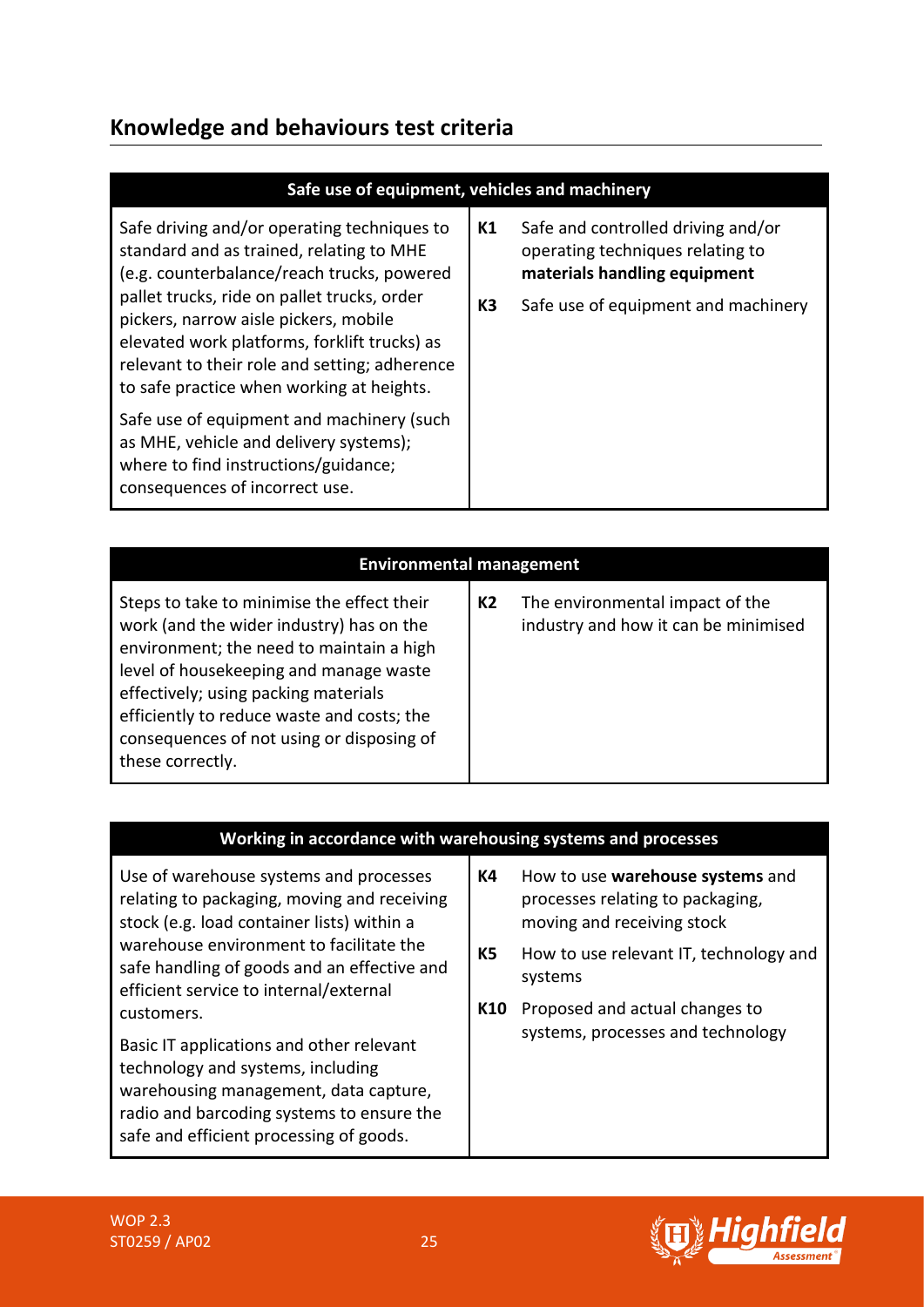| Working in accordance with warehousing systems and processes |  |
|--------------------------------------------------------------|--|
|--------------------------------------------------------------|--|

Proposed and actual changes to systems, processes and technology used in the industry, particularly relating to own role; how to keep up to date with any changes in the systems, processes and technology that affect their role.

| Awareness of the supply chain industry and own organisation                                                                                                                                                                            |    |                                                                            |  |
|----------------------------------------------------------------------------------------------------------------------------------------------------------------------------------------------------------------------------------------|----|----------------------------------------------------------------------------|--|
| Relevant regulation and legislation (including<br>international where relevant to role)<br>governing the supply chain industry, their<br>subsector and role in particular;                                                             | К6 | Relevant regulation and legislation<br>governing the supply chain industry |  |
|                                                                                                                                                                                                                                        | К7 | The structure of the industry                                              |  |
| consequences of not adhering to legal<br>guidelines.                                                                                                                                                                                   | K9 | The vision, objectives and brand of<br>the organisation                    |  |
| Structure of the industry; methods and<br>modes of transport; roles available within<br>the sector in general and in relation to their<br>own career aspirations.                                                                      |    |                                                                            |  |
| Vision, objectives and brand of the<br>organisation; the importance of organisation<br>reputation and what can affect it; how their<br>own performance can contribute to<br>organisational success and support or impact<br>on others. |    |                                                                            |  |
| How their role can affect their health and<br>the need to maintain a level of fitness<br>appropriate to the needs of their role.                                                                                                       |    |                                                                            |  |

| <b>Building relationships</b>                                                                                                                                                                                                                             |    |                                                            |  |
|-----------------------------------------------------------------------------------------------------------------------------------------------------------------------------------------------------------------------------------------------------------|----|------------------------------------------------------------|--|
| Effective communication with customers<br>that store goods with the<br>company/colleagues (including those<br>working remotely, third-party carriers,<br>agencies and other organisations) in line<br>with situation and organisational<br>style/culture. | K8 | The importance of delivering excellent<br>customer service |  |
| The importance of delivering excellent<br>customer service to customers and<br>colleagues, including identifying needs and                                                                                                                                |    |                                                            |  |

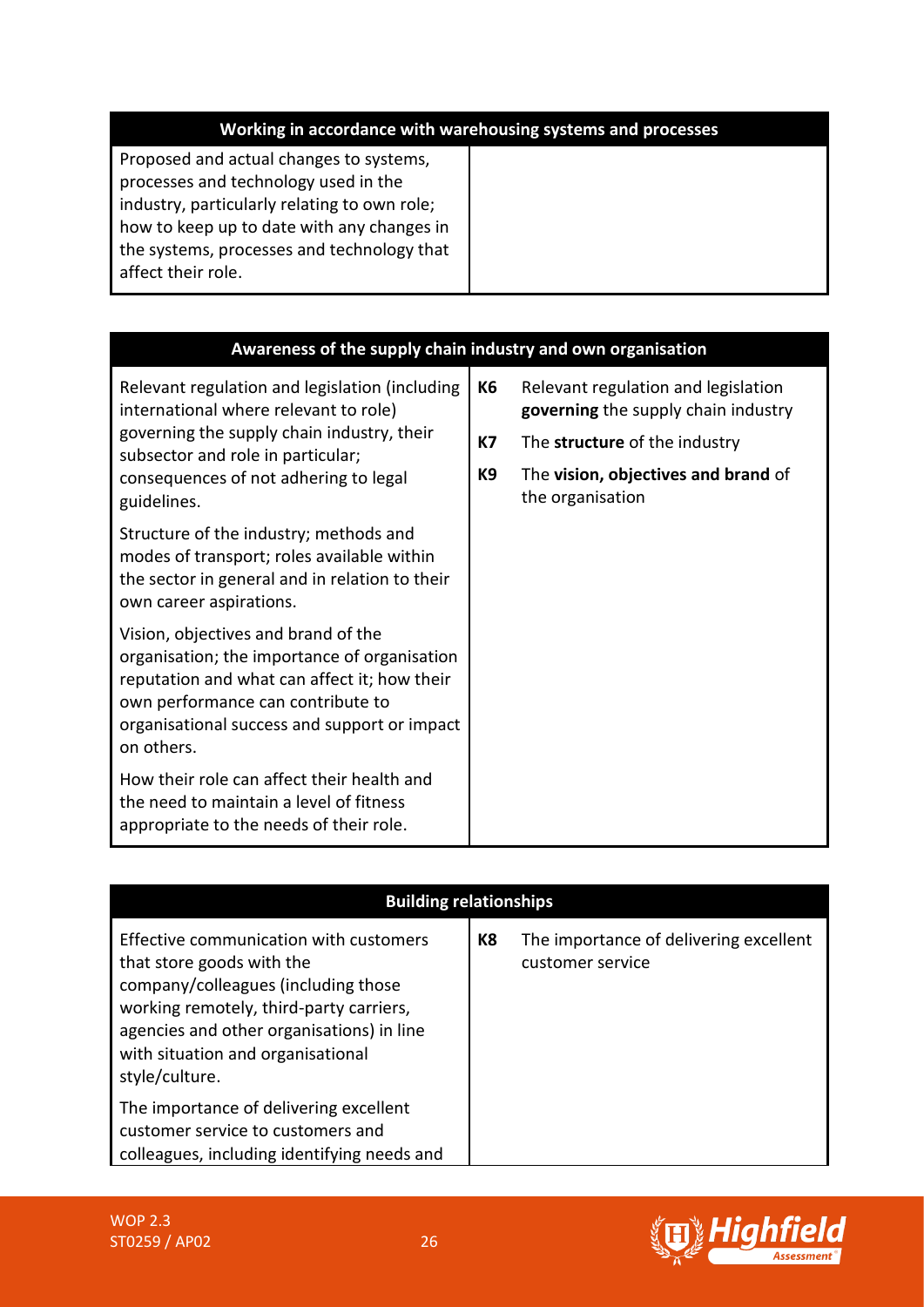| <b>Building relationships</b>                                                                                                                                                         |           |                                                               |
|---------------------------------------------------------------------------------------------------------------------------------------------------------------------------------------|-----------|---------------------------------------------------------------|
| responding appropriately in line with<br>situation and organisational style/culture.                                                                                                  |           |                                                               |
| Demonstrate integrity, credibility, honesty,<br>positivity and personal drive in every aspect<br>of their role; demonstrate a belief in the<br>services that the organisation offers. | <b>B1</b> | Communicate effectively with<br>customers and colleagues      |
|                                                                                                                                                                                       | <b>B2</b> | Work effectively in a warehousing<br>team                     |
|                                                                                                                                                                                       | B3        | Demonstrate integrity, credibility,<br>positivity and honesty |



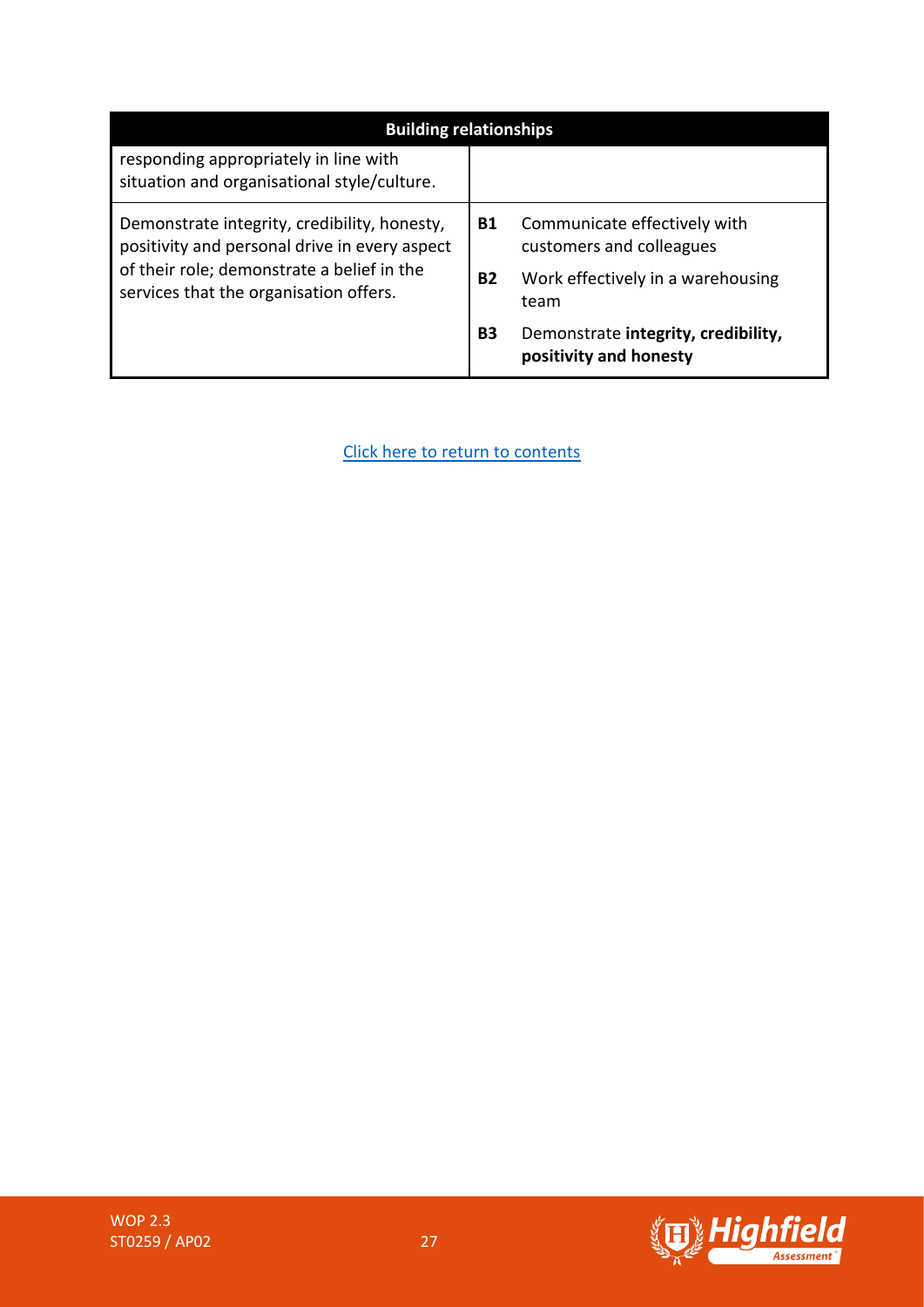## <span id="page-27-0"></span>**Assessing the practical assessment**

The assessment plan states that the practical assessment should last 1 hour. It will be preplanned and scheduled at a time when the apprentice will be in their normal place of work, to enable the assessor to observe the apprentice carrying out their everyday tasks.

For some, a simulated scenario may be more appropriate. In this situation, the apprentice will be given a task or job sheet as they would on a normal given day. A situation will be created in either the warehouse or assessment centre, whereby the apprentices can demonstrate all required skills of the role. The assessor may use questions or prompts with each apprentice to make sure the apprentice can react to changing or unexpected situations. This can also be used to collect any evidence they haven't been able to demonstrate during the practical assessment, so no apprentices are disadvantaged by the nuances of their job role.

Apprentices will be marked against the pass and distinction criteria included in the tables on the following pages (under 'Practical assessment criteria').

- To achieve a **pass**, apprentices must achieve all of the pass criteria
- To achieve a **distinction**, apprentices must achieve all of the pass criteria **and** all of the distinction criteria
- **Unsuccessful** apprentices will have not achieved all of the pass criteria

#### **Before the assessment:**

Employers/training providers should plan a relevant practical assessment activity, or series of activities, that provide the apprentice with the opportunity to demonstrate each of the required standards outlined in the following pages. The practical assessment activities should provide the apprentice with opportunities to:

- operate a vehicle
- use and position vehicle fitted equipment
- safely and efficiently loading and unloading items
- use correct equipment and procedures to record receiving and stowing goods
- manage waste effectively
- select, prepare and use most appropriate packaging materials
- safely and efficiently move, handle, pack and unpack different items
- use IT systems and other relevant technology and systems



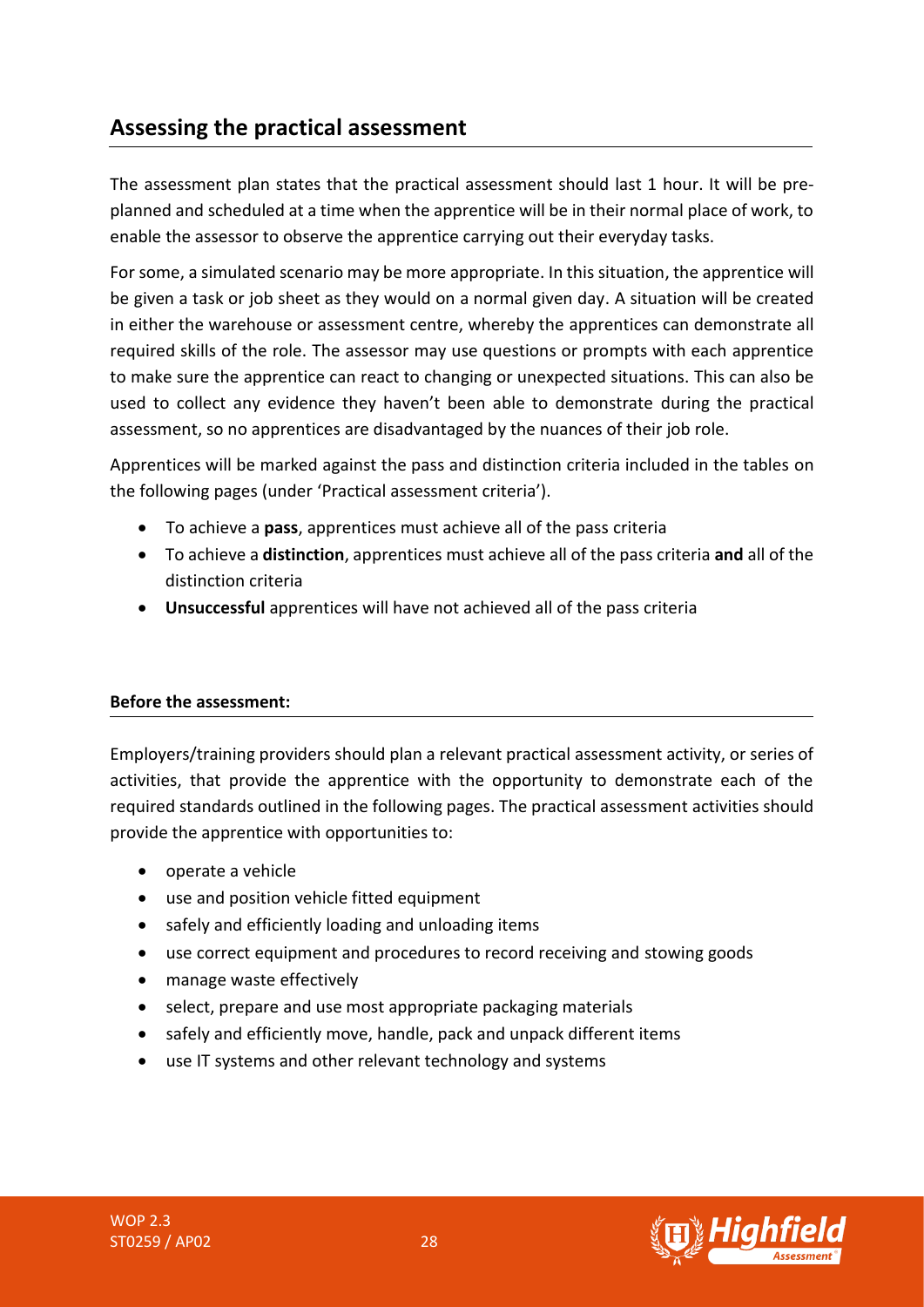#### **Employers/training providers should:**

- ensure the apprentice knows the date, time and location of the assessment
- brief the apprentice on the activities to be carried out and the duration of the assessment (a minimum of 1 hour)
- ensure the apprentice knows which criteria will be assessed
- encourage the apprentice to reflect on their experience and learning on-programme to understand what is required to meet the standard
- be prepared to provide clarification to the apprentice, and signpost them to relevant parts of their on-programme experience in preparation for their assessment

## **Aim for a distinction**

In order for the apprentice to give themselves the best chance of achieving a distinction, they should prepare as best they can by making sure they sell themselves to the assessor. The apprentice needs to demonstrate going 'over and above' in their role, for example, showing their ability to deal with less straightforward situations or problems and proactivity and originality.

The assessor may ask questions or prompts to explore why the apprentice has approached a task in a certain way and to provide them with more opportunities to demonstrate the distinction criteria which may require them to justify or explain their thinking.

## **The practical assessment - mock assessment**

It is the employer/training provider's responsibility to prepare apprentices for their end-point assessment and Highfield recommends that the apprentice experiences a mock practical assessment in advance of the end-point assessment. The training provider/employer will have the opportunity to give feedback on any areas for improvement.

In designing a mock assessment, the employer/training provider should consider the following:

- the mock practical assessment should take place in a real workplace, or a realistic simulation if the real workplace does not present all the required assessment opportunities.
- the participation of other personnel to play the parts team members, in which case:
	- o it is strongly recommended that it has been practiced beforehand and all personnel involved are properly briefed on their roles
	- $\circ$  the roles should provide the opportunity for the apprentice to demonstrate both the pass and the distinction criteria

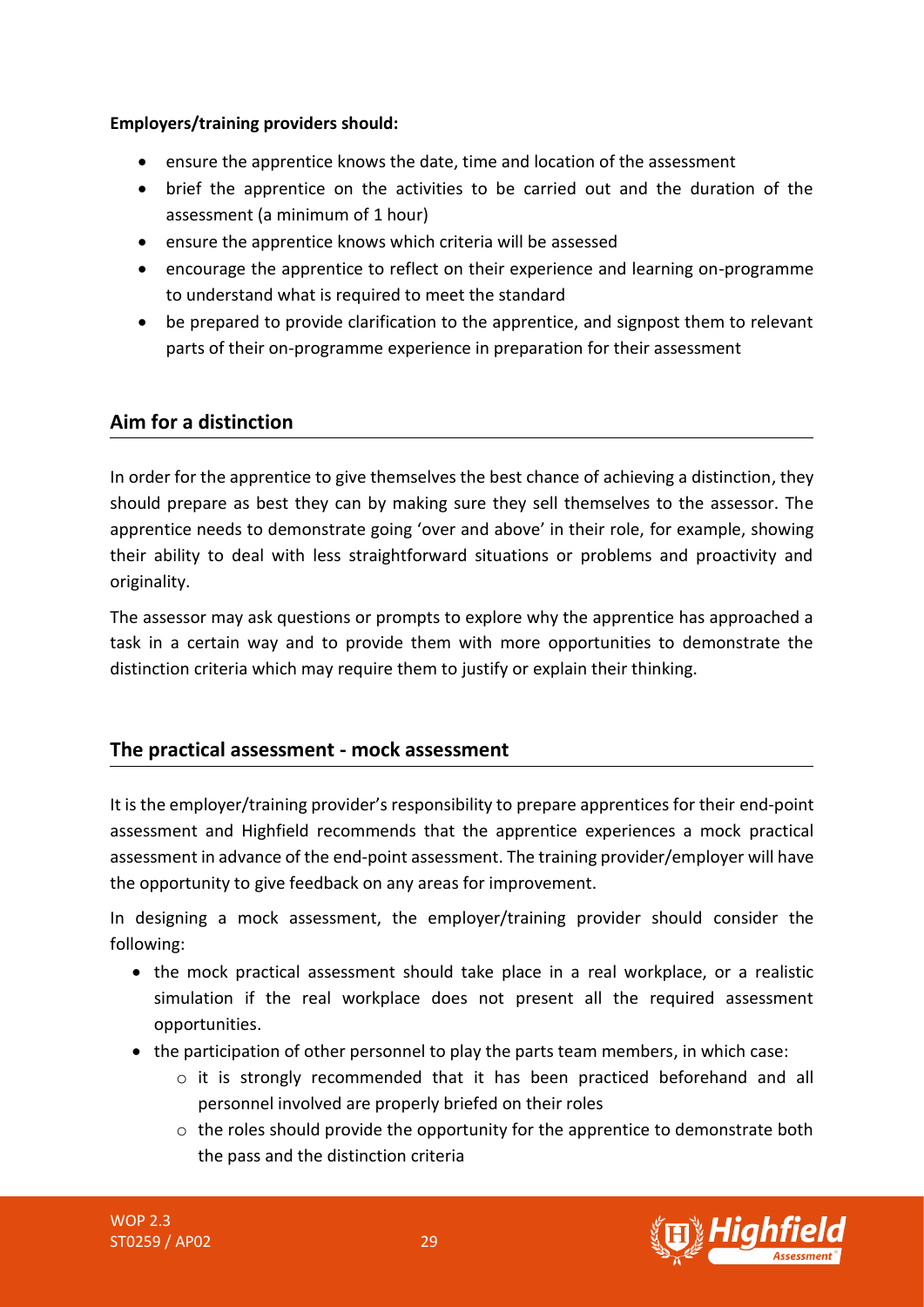- a minimum 1-hour time slot should be available. This allows for a complete mock practical assessment, if it is intended to be a complete mock practical assessment covering all relevant standards. However, this time may be split up to allow for progressive learning.
- consider a video recording of the mock assessment, and allow it to be observed by other apprentices, especially if it is not practicable for the employer/training provider to carry out a separate mock assessment with each apprentice.
- ensure that the apprentice's performance is assessed by a competent trainer/assessor, and that feedback is shared with the apprentice to complete the learning experience.
- mock assessment sheets are available to download from the Highfield Assessment website and may be used for this purpose.

The assessor may ask questions or prompts during the practical assessment. These should be open questions, such as:

- o can you tell me why you chose that piece of equipment for this task?
- $\circ$  can you tell me why you decided on that process and would you change anything?
- o have any changes in the industry affected how you carry out your role?

A suggestion on the split of the 1-hour time slot is below:

## **20 minutes**

#### **Receiving of goods (S3, S4, S5, S7 & S8)**

- Receive goods into warehouse
- Unload goods from container/lorry onto the appropriate handling equipment
- Stowing of goods
- Complete records manual/ IT systems and other relevant technology and systems
- Unpack items
- Dispose of waste packaging

#### **10 minutes**

#### **Stowing of goods (S3, S4, S7 & S8)**

- Move goods to storage location
- Safely load items into warehouse location
- Complete records manual/ IT systems and other relevant technology and systems

#### **30 minutes**

#### **Dispatch of goods (S3, S4, S5, S6 & S8)**

- Pick/assemble goods from storage location
- Move goods using appropriate equipment
- Pack goods using appropriate transit packaging
- Dispose of waste packaging

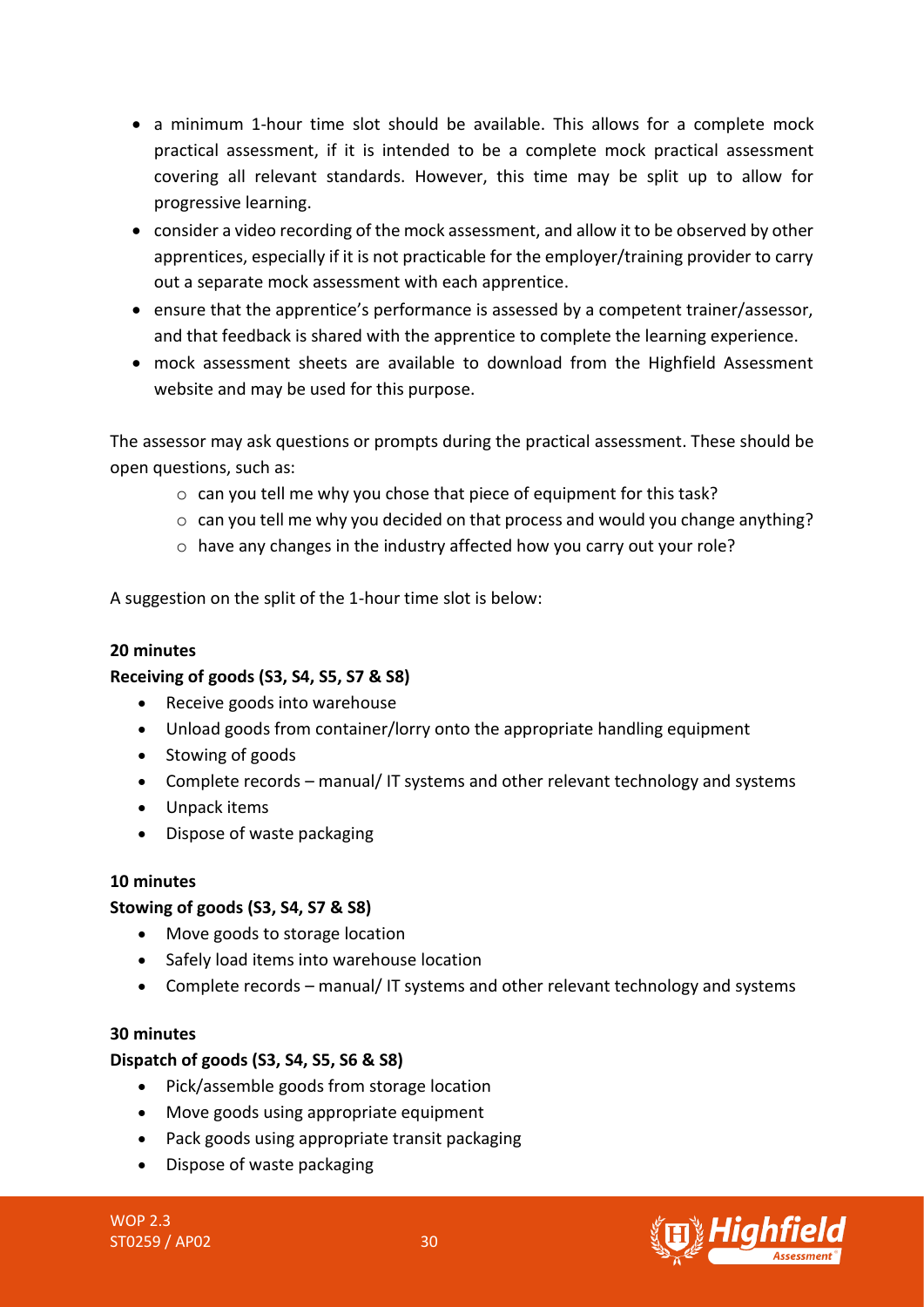- Load goods into appropriate moving equipment of container
- Complete records manual/ IT systems and other relevant technology and systems

During the practical assessment, the apprentice must:

#### **Operate at least one vehicle/MHE safely and efficiently (S1, S2 & S7)**

- Select one vehicle (hand pallet truck as a minimum)
- Carry out pre-use checks
- Fit and/adjust vehicle fitted equipment as required
- Manoeuvre the vehicle or equipment safely

#### **Use IT systems and other relevant technology and systems (S8)**

This could include:

- barcode scanner
- computer system
- tablets
- mobile phones
- walkie-talkies
- email
- printing of labels/other paperwork

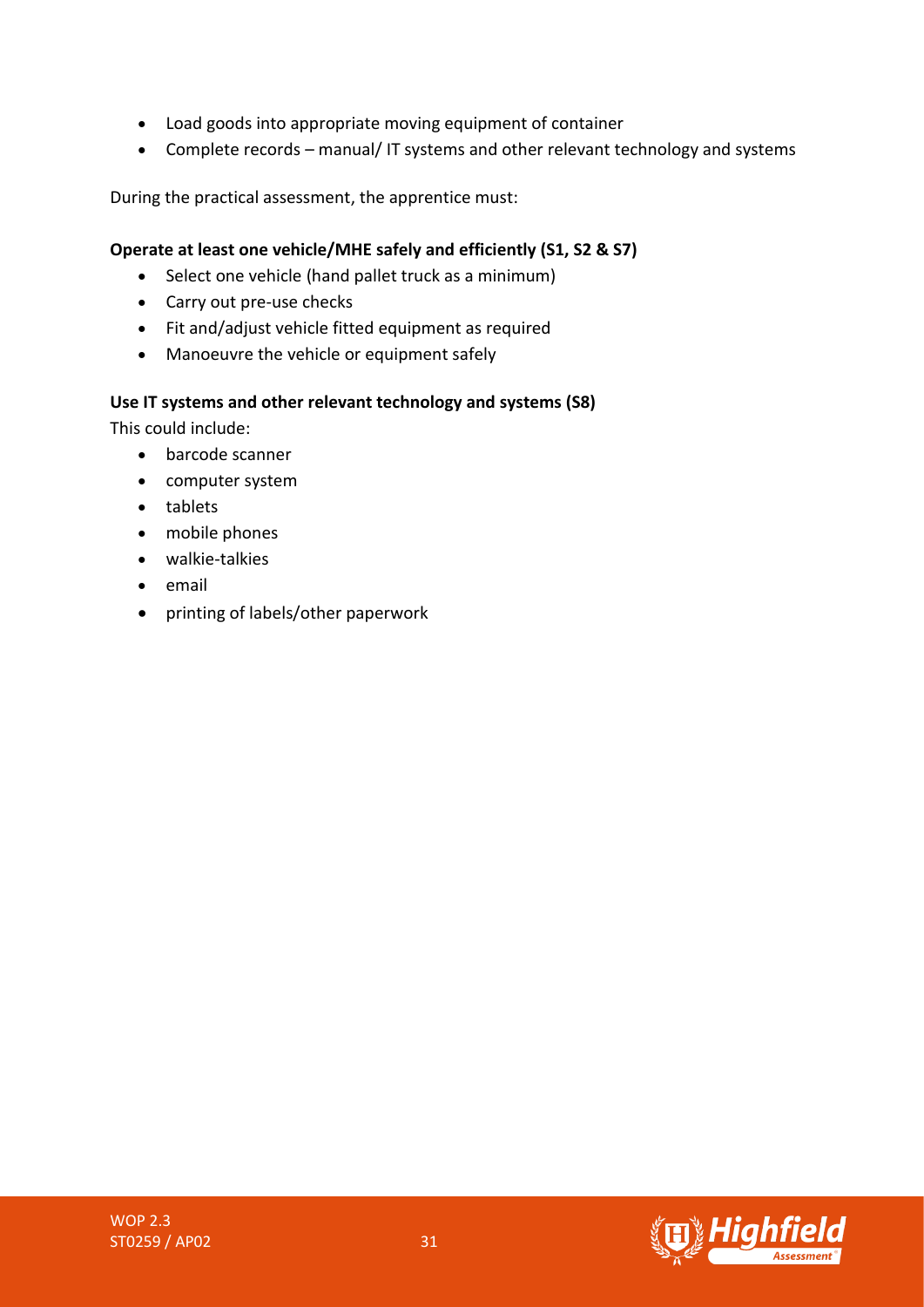## **Practical assessment criteria**

During the practical assessment, the following standards should be evidenced. Apprentices should prepare for the practical assessment by considering how the criteria can be met. In order to achieve a pass, all pass criteria must be achieved. In order to achieve a distinction, all pass criteria **and** all of the distinction criteria must be achieved.

| Safe use of equipment, vehicles and machinery                                                                                                                                                                                                                                                                |                |                                                                              |  |
|--------------------------------------------------------------------------------------------------------------------------------------------------------------------------------------------------------------------------------------------------------------------------------------------------------------|----------------|------------------------------------------------------------------------------|--|
| Operate and handle equipment safely and<br>efficiently as required for their role, such as<br>forklift trucks, high reach trucks, powered<br>pallet trucks or man up trucks; manoeuvre<br>vehicles in restricted spaces; safely use and<br>position vehicle fitted equipment such as<br>mirror requirements. | S <sub>1</sub> | Operate at least one <b>vehicle</b> safely and<br>efficiently                |  |
|                                                                                                                                                                                                                                                                                                              | S <sub>2</sub> | Use and position vehicle fitted<br>equipment                                 |  |
|                                                                                                                                                                                                                                                                                                              | <b>S5</b>      | Safely and efficiently load and unload<br>items                              |  |
| Safely and efficiently load and unload items<br>into and from vehicles, buildings, containers,<br>lift vans, crates and/or boxes; use<br>appropriate MHE or machinery where<br>necessary; ensure items are safely and<br>efficiently packed, assembled and/or<br>disassembled as appropriate.                | <b>S7</b>      | Use correct equipment and procedures<br>to record receiving or stowing goods |  |
| Use correct equipment and procedures to<br>record receiving or stowing goods; produce<br>relevant paperwork or labelling processes.                                                                                                                                                                          |                |                                                                              |  |

## **Environmental management**

| Work individually and as part of a team to<br>safely move and handle objects; maintain a<br>high level of housekeeping and manage<br>waste effectively; know where to find<br>instructions or guidance; check for damaged<br>or missing items as appropriate; take<br>responsibility for maintaining health, safety<br>and security of people at all times. | S4<br>S <sub>6</sub> | Manage waste effectively<br>Select, prepare and use most<br>appropriate packaging materials |
|-------------------------------------------------------------------------------------------------------------------------------------------------------------------------------------------------------------------------------------------------------------------------------------------------------------------------------------------------------------|----------------------|---------------------------------------------------------------------------------------------|
| Select, prepare and use packaging materials<br>appropriate to the job efficiently and in a<br>way which reduces waste, costs and<br>environmental impact; taking into<br>consideration the item(s) to be moved, and<br>their current and final destinations.                                                                                                |                      |                                                                                             |